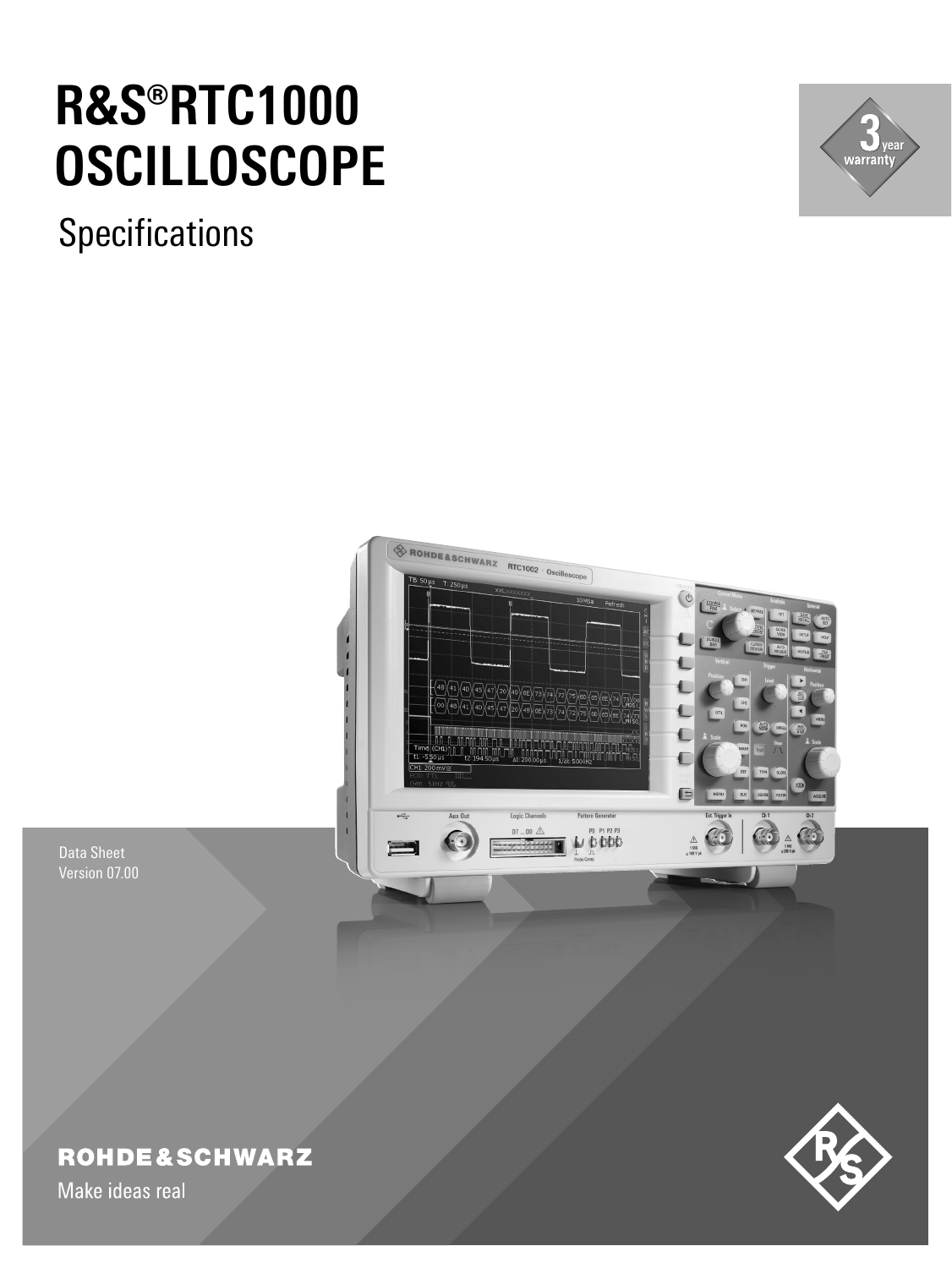### **CONTENTS**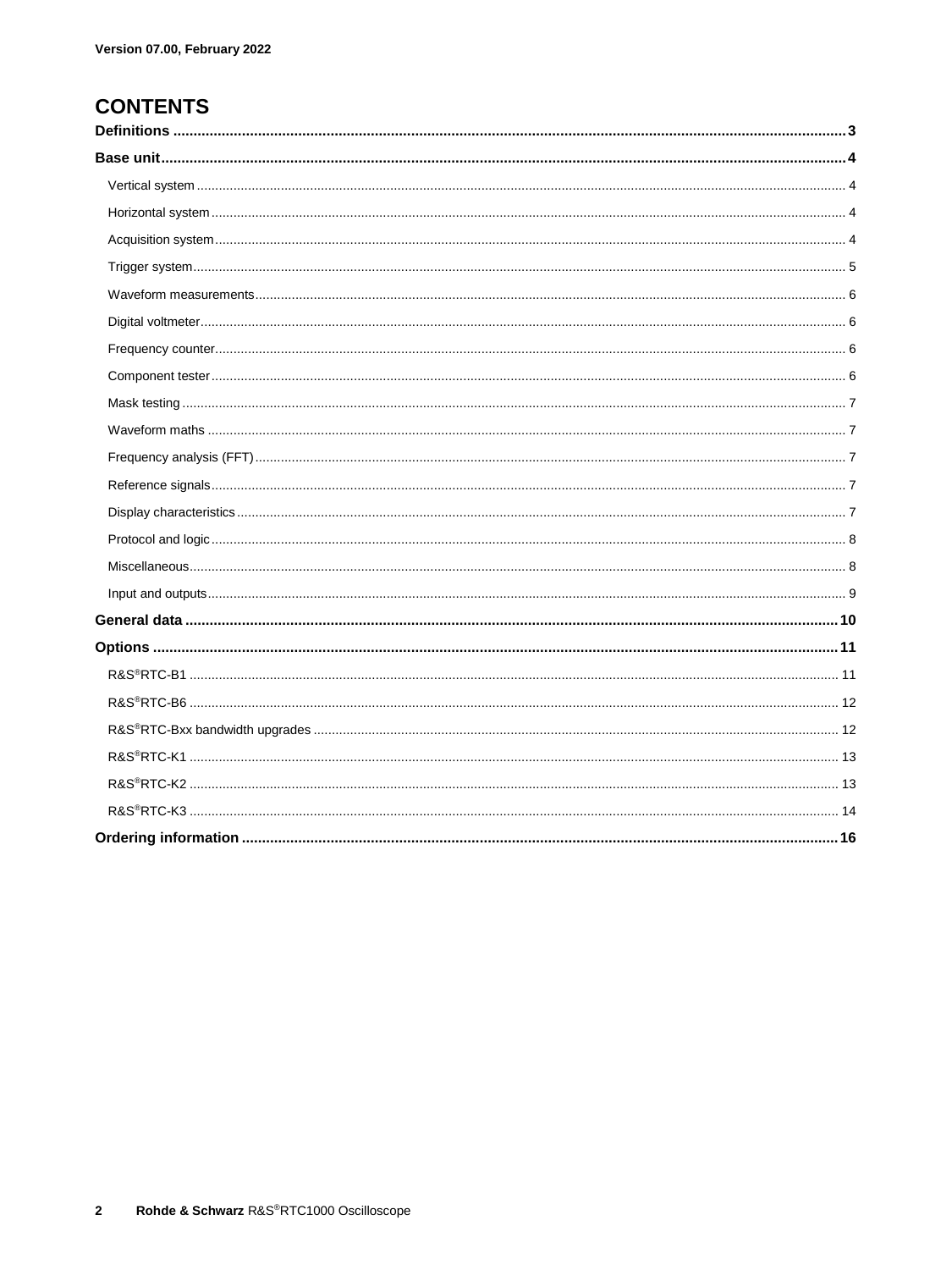# <span id="page-2-0"></span>**Definitions**

#### **General**

Product data applies under the following conditions:

- Three hours storage at ambient temperature followed by 30 minutes warm-up operation
- Specified environmental conditions met
- Recommended calibration interval adhered to
- All internal automatic adjustments performed, if applicable

#### **Specifications with limits**

Represent warranted product performance by means of a range of values for the specified parameter. These specifications are marked with limiting symbols such as <, ≤, >, ≥, ±, or descriptions such as maximum, limit of, minimum. Compliance is ensured by testing or is derived from the design. Test limits are narrowed by guard bands to take into account measurement uncertainties, drift and aging, if applicable.



#### **Non-traceable specifications with limits (n. trc.)**

Represent product performance that is specified and tested as described under "Specifications with limits" above. However, product performance in this case cannot be warranted due to the lack of measuring equipment traceable to national metrology standards. In this case, measurements are referenced to standards used in the Rohde & Schwarz laboratories.

#### **Specifications without limits**

Represent warranted product performance for the specified parameter. These specifications are not specially marked and represent values with no or negligible deviations from the given value (e.g. dimensions or resolution of a setting parameter). Compliance is ensured by design.

#### **Typical data (typ.)**

Characterizes product performance by means of representative information for the given parameter. When marked with  $\lt$ ,  $>$  or as a range, it represents the performance met by approximately 80 % of the instruments at production time. Otherwise, it represents the mean value.

#### **Nominal values (nom.)**

Characterize product performance by means of a representative value for the given parameter (e.g. nominal impedance). In contrast to typical data, a statistical evaluation does not take place and the parameter is not tested during production.

#### **Measured values (meas.)**

Characterize expected product performance by means of measurement results gained from individual samples.

#### **Uncertainties**

Represent limits of measurement uncertainty for a given measurand. Uncertainty is defined with a coverage factor of 2 and has been calculated in line with the rules of the Guide to the Expression of Uncertainty in Measurement (GUM), taking into account environmental conditions, aging, wear and tear.

Device settings and GUI parameters are designated with the format "parameter: value".

Non-traceable specifications with limits, typical data as well as nominal and measured values are not warranted by Rohde & Schwarz.

In line with the 3GPP/3GPP2 standard, chip rates are specified in million chips per second (Mcps), whereas bit rates and symbol rates are specified in billion bit per second (Gbps), million bit per second (Mbps), thousand bit per second (kbps), million symbols per second (Msps) or thousand symbols per second (ksps), and sample rates are specified in million samples per second (Msample/s). Gbps, Mcps, Mbps, Msps, kbps, ksps and Msample/s are not SI units.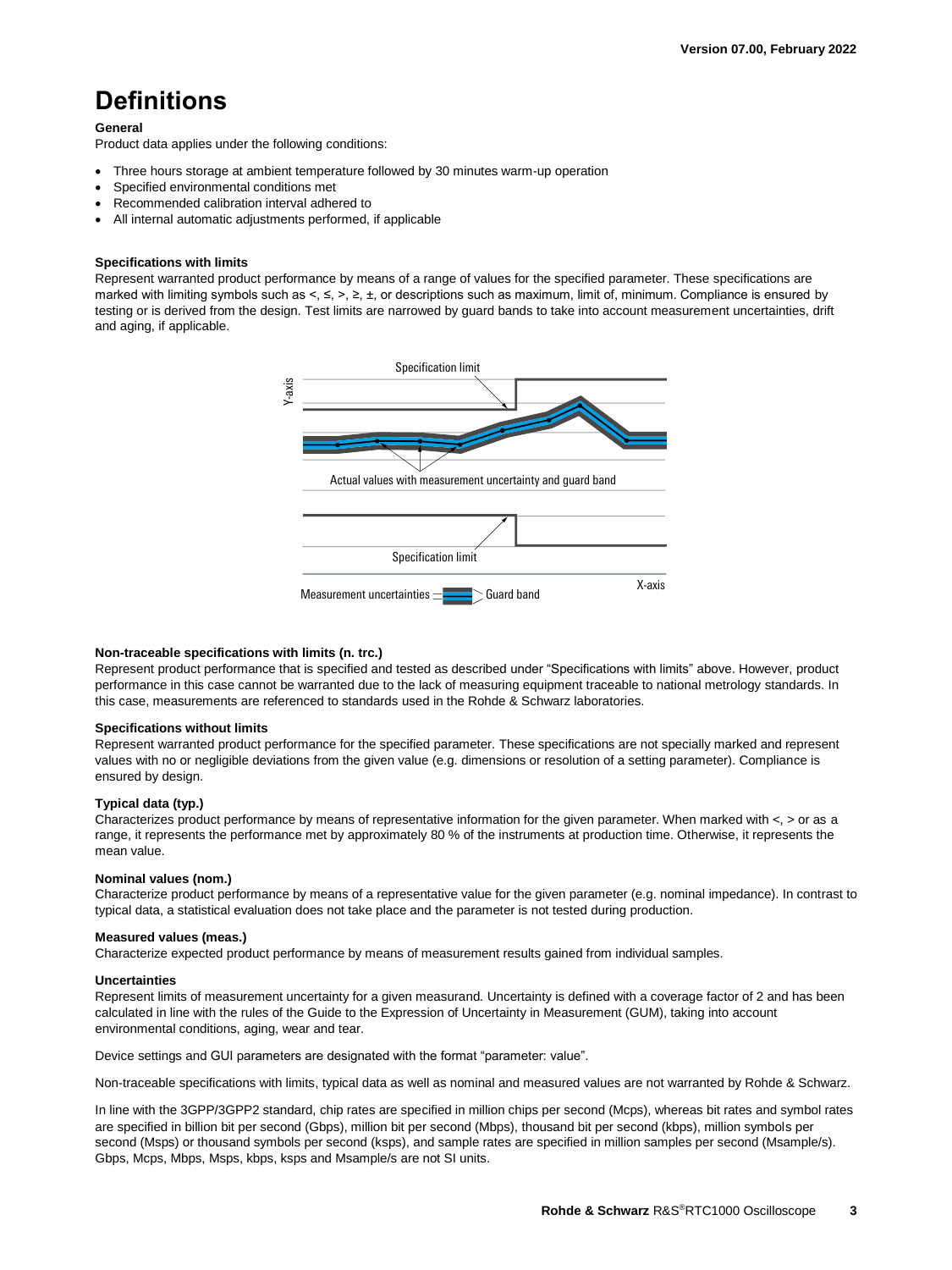# <span id="page-3-0"></span>**Base unit**

#### <span id="page-3-1"></span>**Vertical system**

| Input channels                                          | <b>R&amp;S®RTC1002</b>                                                  | 2 channels                                       |
|---------------------------------------------------------|-------------------------------------------------------------------------|--------------------------------------------------|
| Input impedance                                         | <b>R&amp;S®RTC1002</b>                                                  | 1 M $\Omega$ ± 2 % with 14 pF $\pm$ 2 pF (meas.) |
| Analog bandwidth (-3 dB)                                | <b>R&amp;S®RTC1002</b>                                                  | $> 50$ MHz                                       |
|                                                         | R&S®RTC1002 with -B220 option                                           | $> 70$ MHz                                       |
|                                                         | R&S®RTC1002 with -B221 option                                           | $> 100$ MHz                                      |
|                                                         | R&S®RTC1002 with -B222 option                                           | $>$ 200 MHz ( $\geq$ 5 mV/div)                   |
|                                                         | R&S <sup>®</sup> RTC1002 with -B223 option                              | $>$ 300 MHz ( $\geq$ 5 mV/div)                   |
| Lower frequency limit (-3 dB)                           | at AC coupling                                                          | $< 2$ Hz (meas.)                                 |
| Analog bandwidth limits<br>(max. -1.8 dB, min. -3.5 dB) |                                                                         | 20 MHz (meas.)                                   |
| Rise time (10 % to 90 %, calculated)                    | <b>R&amp;S®RTC1002</b>                                                  | $< 7$ ns                                         |
|                                                         | R&S®RTC1002 with -B220 option                                           | $< 5$ ns                                         |
|                                                         | R&S®RTC1002 with -B221 option                                           | $<$ 3.5 ns                                       |
|                                                         | R&S®RTC1002 with -B222 option                                           | $< 1.75$ ns                                      |
|                                                         | R&S®RTC1002 with -B223 option                                           | $< 1.15$ ns                                      |
| Vertical resolution                                     |                                                                         | 8 bit, up to 16 bit with high-resolution         |
|                                                         |                                                                         | decimation mode                                  |
| Invert signal                                           |                                                                         | yes                                              |
| DC gain accuracy                                        | maximum operating temperature change of $\pm 5$ °C after self-alignment |                                                  |
|                                                         | all input sensitivities                                                 | $±3$ % of full scale                             |
| DC measurement accuracy                                 | after adequate suppression of                                           | $\pm$ (DC gain accuracy x   reading +            |
|                                                         | measurement noise by using high-                                        | sensitivity x position setting $  + 0.1$ div $+$ |
|                                                         | resolution sampling mode or waveform                                    | 1 mV                                             |
|                                                         | averaging                                                               |                                                  |
| Input coupling                                          |                                                                         | DC, AC, GND                                      |
| Input sensitivity                                       |                                                                         | 1 mV/div to 10 V/div                             |
| Maximum input voltage                                   |                                                                         | max. 200 V $(V_p)$ , derates at 20 dB/decade     |
|                                                         |                                                                         | to 5 V (RMS) above 100 kHz                       |
| Position range                                          |                                                                         | $±15$ div                                        |
| Channel-to-channel isolation                            | input frequency < analog bandwidth                                      | $>$ 35 dB (meas.)                                |
| (each channel at same input sensitivity)                |                                                                         |                                                  |

#### <span id="page-3-2"></span>**Horizontal system**

| Timebase range       |                                         | selectable between 1 ns/div and 100 s/div |
|----------------------|-----------------------------------------|-------------------------------------------|
| Channel deskew       |                                         | $±120$ ns                                 |
| Trigger offset range | minimum                                 | memory depth/actual sampling rate         |
|                      | maximum                                 | 2 <sup>33</sup> /actual sampling rate     |
| Modes                |                                         | normal, roll $\geq$ 50 ms/div             |
| Timebase accuracy    | after delivery/calibration, at $+23$ °C | $±50$ ppm                                 |
|                      | during calibration interval             | $±60$ ppm                                 |

### <span id="page-3-3"></span>**Acquisition system**

| Maximum realtime sampling rate |                              | $2 \times 1$ Gsample/s or $1 \times 2$ Gsample/s |
|--------------------------------|------------------------------|--------------------------------------------------|
| Memory depth per channel       |                              | 2 x 1 Msample or 1 x 2 Msample                   |
| Acquisition modes              | refresh                      | first sample in decimation interval              |
|                                | peak detect                  | largest and smallest sample in decimation        |
|                                |                              | interval (1 ns detection)                        |
|                                | high resolution              | average value of all samples in                  |
|                                |                              | decimation interval (up to 16 bit)               |
|                                | envelope                     | envelope of acquired waveforms                   |
|                                | average                      | average over a series of acquired                |
|                                |                              | waveforms                                        |
|                                | filter                       | low-pass, adjustable                             |
|                                | smooth                       |                                                  |
| Number of averaged waveforms   |                              | 2 to 1024                                        |
| Waveform acquisition rate      | dot display, single channel, | up to 10 000 waveforms/s                         |
|                                | max. waveform rate           |                                                  |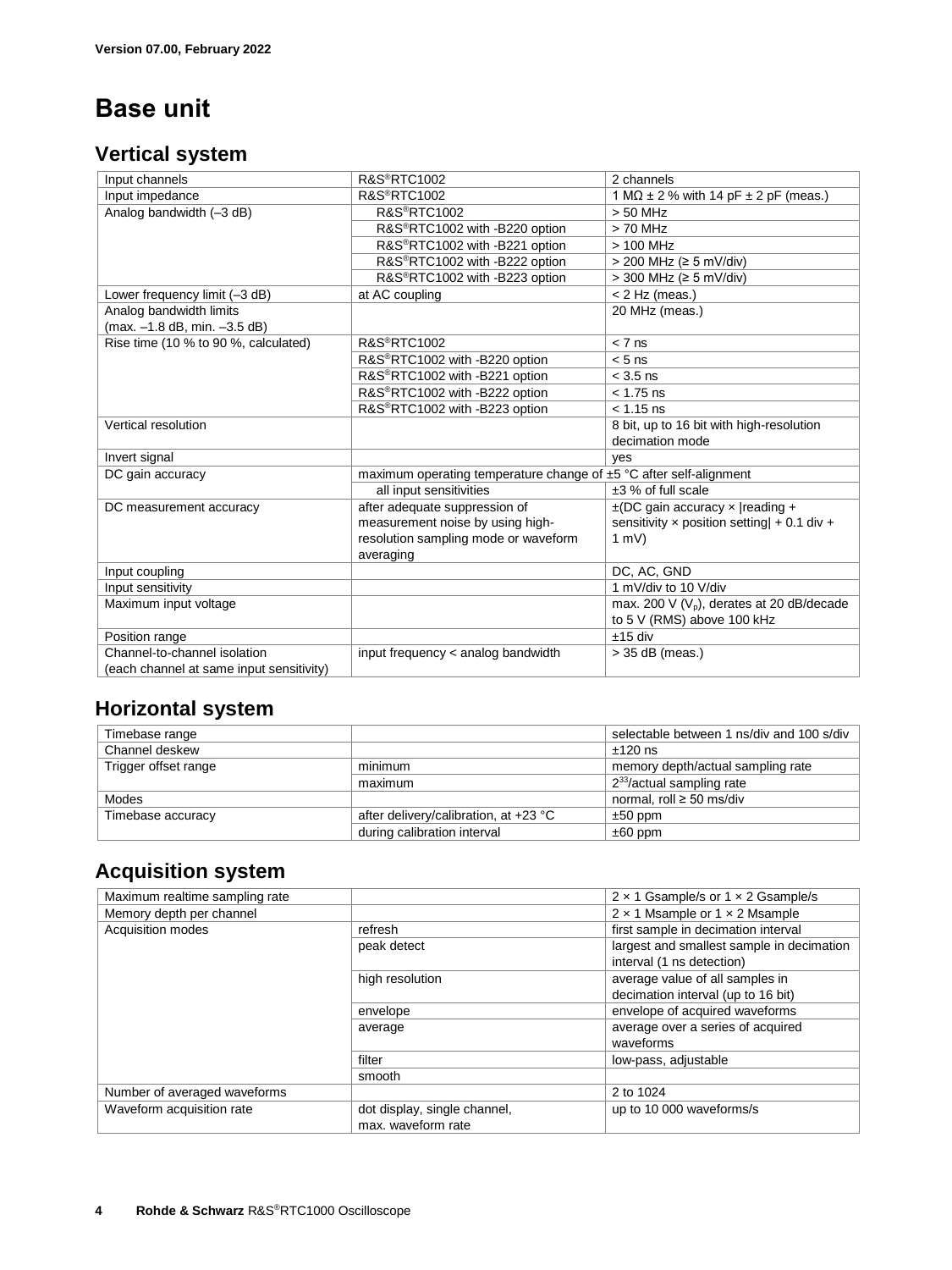### <span id="page-4-0"></span>**Trigger system**

| <b>Trigger level</b>               | range (min)                              | ±15 div from center of screen                    |
|------------------------------------|------------------------------------------|--------------------------------------------------|
| Trigger modes                      |                                          | auto, normal, single                             |
| Hold-off range                     | time                                     | auto or 50 ns to 10 s                            |
| <b>Trigger types</b>               |                                          | edge, pulse, video, logic, serial bus            |
| Edge trigger                       | trigger events                           | rising edge, falling edge, both edges            |
|                                    | sources                                  | channel 1, channel 2, logic channels from        |
|                                    |                                          | D7 to D0 (with R&S®RTC-B1 option),               |
|                                    |                                          | external trigger input, line                     |
|                                    | coupling (analog channels, external      | DC, AC, auto level,                              |
|                                    | trigger input)                           | low pass (attenuates > 5 kHz (meas.)),           |
|                                    |                                          | HF (attenuates < 30 kHz (meas.)),                |
|                                    |                                          | noise reject (enlarges trigger hysteresis)       |
| Pulse trigger                      | trigger events                           | pulse width is smaller, greater, equal,          |
|                                    |                                          | unequal, inside interval, outside interval       |
|                                    | min. pulse width                         | 8 <sub>ns</sub>                                  |
|                                    | max. pulse width                         | 17.1 s                                           |
|                                    | polarity                                 | positive, negative                               |
|                                    | sources                                  | channel 1, channel 2, logic channels from        |
|                                    |                                          | D7 to D0 (with R&S®RTC-B1 option)                |
| Video trigger                      | trigger events                           | selectable line, all lines, even frame,          |
|                                    |                                          | odd frame, all frames                            |
|                                    | supported standards                      | PAL, NTSC, SECAM, PAL-M, SDTV 576i,              |
|                                    |                                          | HDTV 720p, HDTV 1080i, HDTV 1080p                |
|                                    | sources                                  | channel 1, channel 2                             |
|                                    | sync pulse polarity                      | positive, negative                               |
| Logic trigger                      | trigger events                           | logic condition between active channels          |
|                                    | sources                                  | channel 1, channel 2, logic channels from        |
|                                    |                                          | D7 to D0 (with R&S®RTC-B1 option)                |
|                                    | state of channels                        | high, low, don't care                            |
|                                    | logic between channels                   | and/or                                           |
|                                    | condition                                | true, false                                      |
|                                    | duration condition                       | smaller, greater, equal, unequal, inside         |
|                                    |                                          | interval, outside interval, timeout              |
|                                    |                                          |                                                  |
|                                    | min. duration time<br>max. duration time | 8 <sub>ns</sub><br>17.1 s                        |
|                                    |                                          |                                                  |
| Serial bus trigger                 | supported standards                      |                                                  |
|                                    | R&S®RTC-K1 option                        | I <sup>2</sup> C/SPI (two- and three-wire)       |
|                                    | R&S®RTC-K2 option<br>R&S®RTC-K3 option   | UART/RS-232/RS-422/RS-485<br>CAN/LIN             |
|                                    | with DC, AC, LF reject                   |                                                  |
| Trigger sensitivity                |                                          | $< 0.8$ div (meas.)                              |
|                                    | input sensitivity ≥ 5 mV/div             |                                                  |
|                                    | input sensitivity < 5 mV/div             | $<$ 1.5 div (meas.)                              |
|                                    | with HF reject                           |                                                  |
|                                    | all input sensitivities                  | < 1 div (meas.)                                  |
|                                    | with noise rejection                     |                                                  |
|                                    | input sensitivity $>$ 5 mV/div           | $<$ 1.5 div (meas.)                              |
| External trigger input             | input impedance                          | 1 M $\Omega$ ± 1 % with 14 pF $\pm$ 2 pF (meas.) |
|                                    | maximum input voltage at 1 $M\Omega$     | max. 100 V $(V_p)$ ,                             |
|                                    |                                          | derates at 20 dB/decade to 5 V (RMS)             |
|                                    |                                          | above 100 kHz                                    |
|                                    | trigger level                            | ±5V                                              |
|                                    | sensitivity                              | 300 mV (V <sub>pp</sub> )                        |
|                                    | input coupling                           | DC, AC                                           |
| Trigger output (AUX OUT connector) | functionality                            | A pulse is generated for every acquisition       |
|                                    |                                          | trigger event.                                   |
|                                    | output voltage                           |                                                  |
|                                    | at high impedance                        | 0 V to 3.0 V                                     |
|                                    | pulse polarity                           | high active                                      |
|                                    | output delay                             | depends on trigger settings                      |
|                                    | pulse width                              | > 150 ns (trigger event)                         |
|                                    |                                          | > 0.5 µs (mask violation)                        |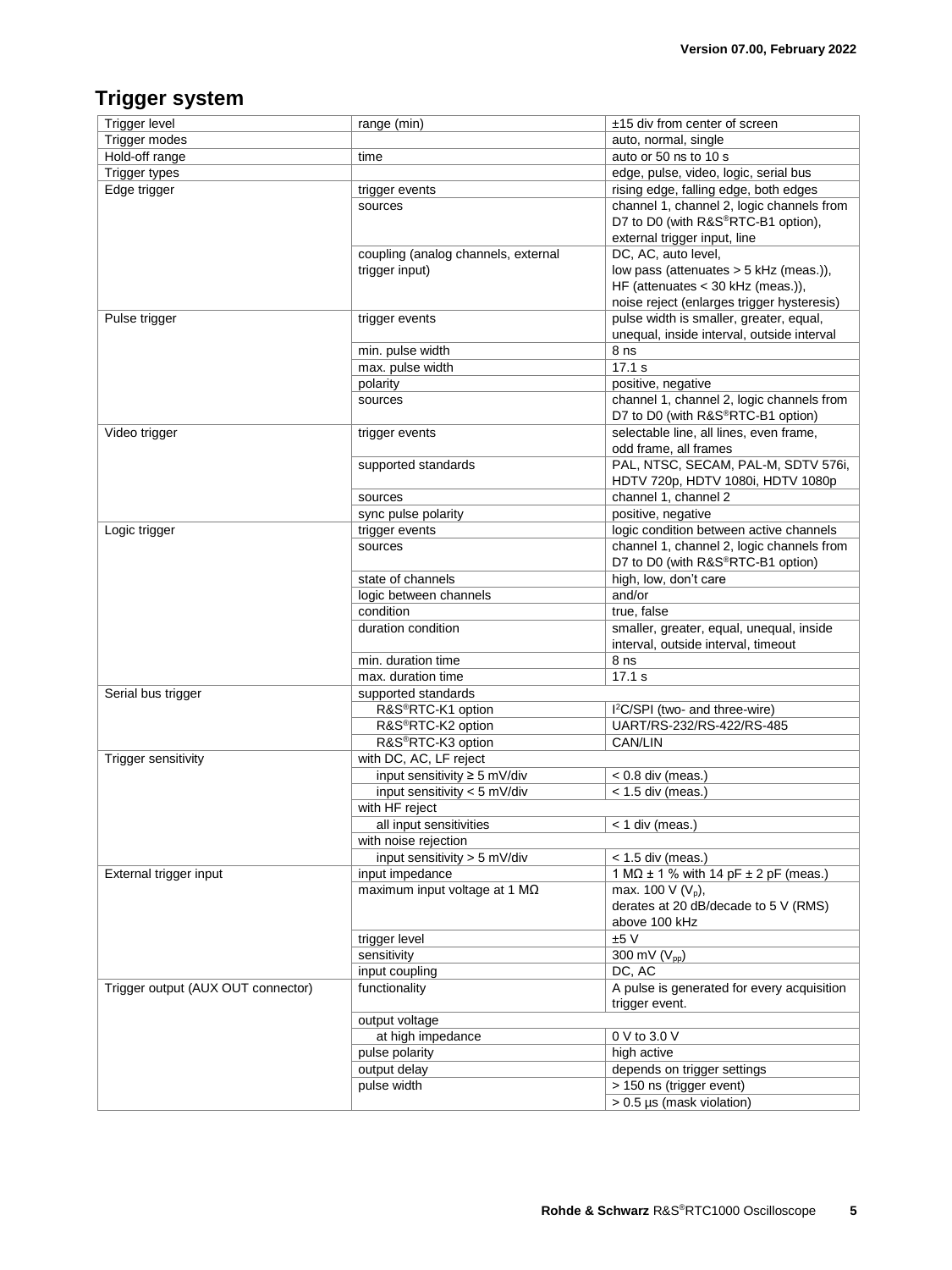### <span id="page-5-0"></span>**Waveform measurements**

| Automatic measurements     | measurements on channels,<br>math waveforms, reference waveforms | burst width, count positive pulses, count<br>negative pulses, count falling edges,<br>count rising edges, mean value, RMS,<br>peak-to-peak, peak+, peak-, frequency,<br>period, amplitude, crest factor, top level,<br>base level, pos overshoot, neg overshoot,<br>pulse width+, pulse witdh-, duty cycle+,<br>duty cycle-, rise time (80 %, 90 %),<br>fall time (80 %, 90 %), delay, phase,<br>standard deviation |
|----------------------------|------------------------------------------------------------------|---------------------------------------------------------------------------------------------------------------------------------------------------------------------------------------------------------------------------------------------------------------------------------------------------------------------------------------------------------------------------------------------------------------------|
|                            | measurements on trigger signal                                   | trigger period, trigger frequency<br>implemented by means of six-digit<br>hardware counter                                                                                                                                                                                                                                                                                                                          |
|                            | number of active measurements                                    | 6                                                                                                                                                                                                                                                                                                                                                                                                                   |
| <b>Cursor measurements</b> | measurements on channels,<br>math waveforms, reference waveforms | voltage (V1, V2, $\Delta V$ ), time (t1, t2, $\Delta t$ ,<br>$1/\Delta t$ , ratio X, ratio Y, pulse and edge<br>count (pos./neg.), peak values ( $V_{\text{pp}}$ , $V_{\text{p}}+$ ,<br>$V_{pp}$ -), $V_{mean}$ , $V_{RMS}$ , standard deviation, duty<br>cycle (pos./neg.), rise/fall time (80 %,<br>90 %), crest factor, voltage at the cursor<br>position                                                        |
|                            | functions                                                        | x and y tracking, coupling of cursors, set<br>to screen, set to trace, automatic source                                                                                                                                                                                                                                                                                                                             |
| Quick measurements         | function                                                         | fast overview of measurements from one<br>channel.<br>some measurements displayed with result<br>lines in diagram                                                                                                                                                                                                                                                                                                   |
|                            | sources                                                          | channel 1, channel 2                                                                                                                                                                                                                                                                                                                                                                                                |
|                            | measurements displayed in diagram                                | mean value, max. peak, min. peak, rise<br>time, fall time                                                                                                                                                                                                                                                                                                                                                           |
|                            | numerically displayed measurements                               | RMS, peak-to-peak voltage, period,<br>frequency, plus 6 automatic<br>measurements selectable                                                                                                                                                                                                                                                                                                                        |
| Marker                     |                                                                  | up to 8 freely positionable markers for<br>easy navigation                                                                                                                                                                                                                                                                                                                                                          |

### <span id="page-5-1"></span>**Digital voltmeter**

| Accuracy               | related to channel settings of voltmeter |
|------------------------|------------------------------------------|
|                        | source                                   |
| Measurements           | DC, $AC + DC$ (RMS), $AC$ (RMS)          |
| Sources                | channel 1, channel 2                     |
| Number of measurements | up to $4$                                |
| Resolution             | up to 3 digits                           |
| Bandwidth              | $> 1$ MHz                                |

#### <span id="page-5-2"></span>**Frequency counter**

| Measurements           | frequency, period                          |
|------------------------|--------------------------------------------|
| Sources                | trigger signal source (edge, video): line, |
|                        | channel 1, channel 2, external trigger in  |
| Number of measurements |                                            |
| Resolution             | 5 digits                                   |
| Frequency range        | 0.03 Hz to bandwidth of oscilloscope       |
|                        | (limited by bandwidth of trigger filter)   |

#### <span id="page-5-3"></span>**Component tester**

| Parameters              |                                     | voltage $(X)$ , current $(Y)$    |
|-------------------------|-------------------------------------|----------------------------------|
| Selectable frequencies  |                                     | 50 Hz. 200 Hz                    |
| Component tester output | max. output voltage (open circuit)  | 10 V (V <sub>n</sub> ) $\pm$ 5 % |
| (AUX OUT connector)     | max. output current (short circuit) | 10 mA $\pm$ 10 %                 |
|                         | reference potential                 | ground                           |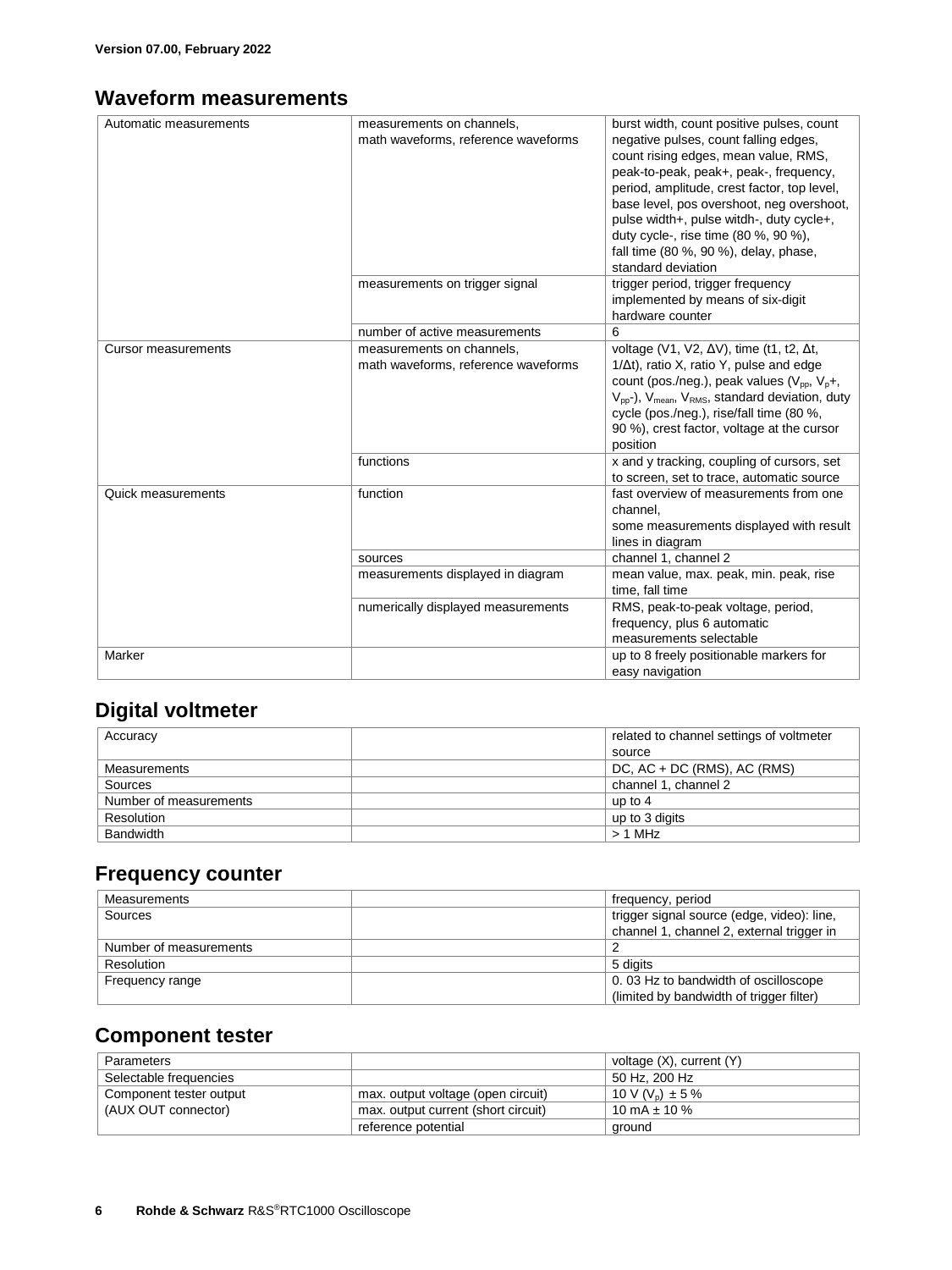### <span id="page-6-0"></span>**Mask testing**

| Sources                   | channel 1, channel 2                      |
|---------------------------|-------------------------------------------|
| Mask definition           | acquired waveform with user-defined       |
|                           | tolerance, can be stored and restored     |
| <b>Result statistics</b>  | completed acquisitions, passed and failed |
|                           | acquisitions (absolute and in percent),   |
|                           | test duration                             |
| Actions on mask violation | sound, acquisition stop, screenshot, save |
|                           | waveform, pulse out (AUX OUT              |
|                           | connector)                                |

### <span id="page-6-1"></span>**Waveform maths**

| Quick math  | number of math waveforms               |                                            |
|-------------|----------------------------------------|--------------------------------------------|
|             |                                        |                                            |
|             | functions                              | addition, subtraction, multiplication,     |
|             |                                        | division                                   |
|             | sources                                | channel 1, channel 2                       |
| Mathematics | number of formula sets                 | 5                                          |
|             | number of equations per set            | 5                                          |
|             | simultaneous display of math waveforms | 4                                          |
|             | functions                              | addition, subtraction, multiplication,     |
|             |                                        | division, min./max., square, square root,  |
|             |                                        | absolute value, pos./neg. wave,            |
|             |                                        | reciprocal, inverse, log10/ln, derivation, |
|             |                                        | integration, filter (lowpass/highpass)     |
|             | sources                                | channel 1, channel 2, math, user defined   |
|             |                                        | constants                                  |

### <span id="page-6-2"></span>**Frequency analysis (FFT)**

| Setup parameters    | center frequency, frequency span,<br>vertical scale, vertical position |
|---------------------|------------------------------------------------------------------------|
| Length              | 2 ksample to 128 ksample                                               |
| Window              | Hanning, Hamming, Blackman,                                            |
|                     | rectangular, flat top                                                  |
| Waveform arithmetic | none, envelope, average (selectable 2 to                               |
|                     | 512)                                                                   |
| Scale               | $dBm$ , $dBV$ , $V_{\text{eff}}$                                       |
| Cursor              | 2 horizontal cursors, previous/next peak                               |
|                     | search                                                                 |
| Sources             | channel 1, channel 2                                                   |

### <span id="page-6-3"></span>**Reference signals**

| Simultaneous display of reference |                                    |
|-----------------------------------|------------------------------------|
| waveforms                         |                                    |
| Sources                           | analog and digital channels, math, |
|                                   | reference                          |

### <span id="page-6-4"></span>**Display characteristics**

| Diagram types        | Yt, XY, zoom, FFT, component tester         |
|----------------------|---------------------------------------------|
| XY mode              | parallel display of XY diagram and          |
|                      | Yt diagrams of input signals for X, Y       |
| Zoom                 | horizontal zoom with fast navigation, split |
|                      | screen with overview signal and zoomed      |
|                      | signal                                      |
| FFT mode             | split screen with overview signal and       |
|                      | dedicated frequency display                 |
| Interpolation        | $sin(x)/x$ , linear, sample & hold          |
| Waveform display     | lines, dots only                            |
| Persistence          | 50 ms to 9.6 s, infinite                    |
| Special display mode | inverse brightness, false colors            |
| Diagram grid         | lines, reticle, none                        |
| Virtual screen       | 20 divisions                                |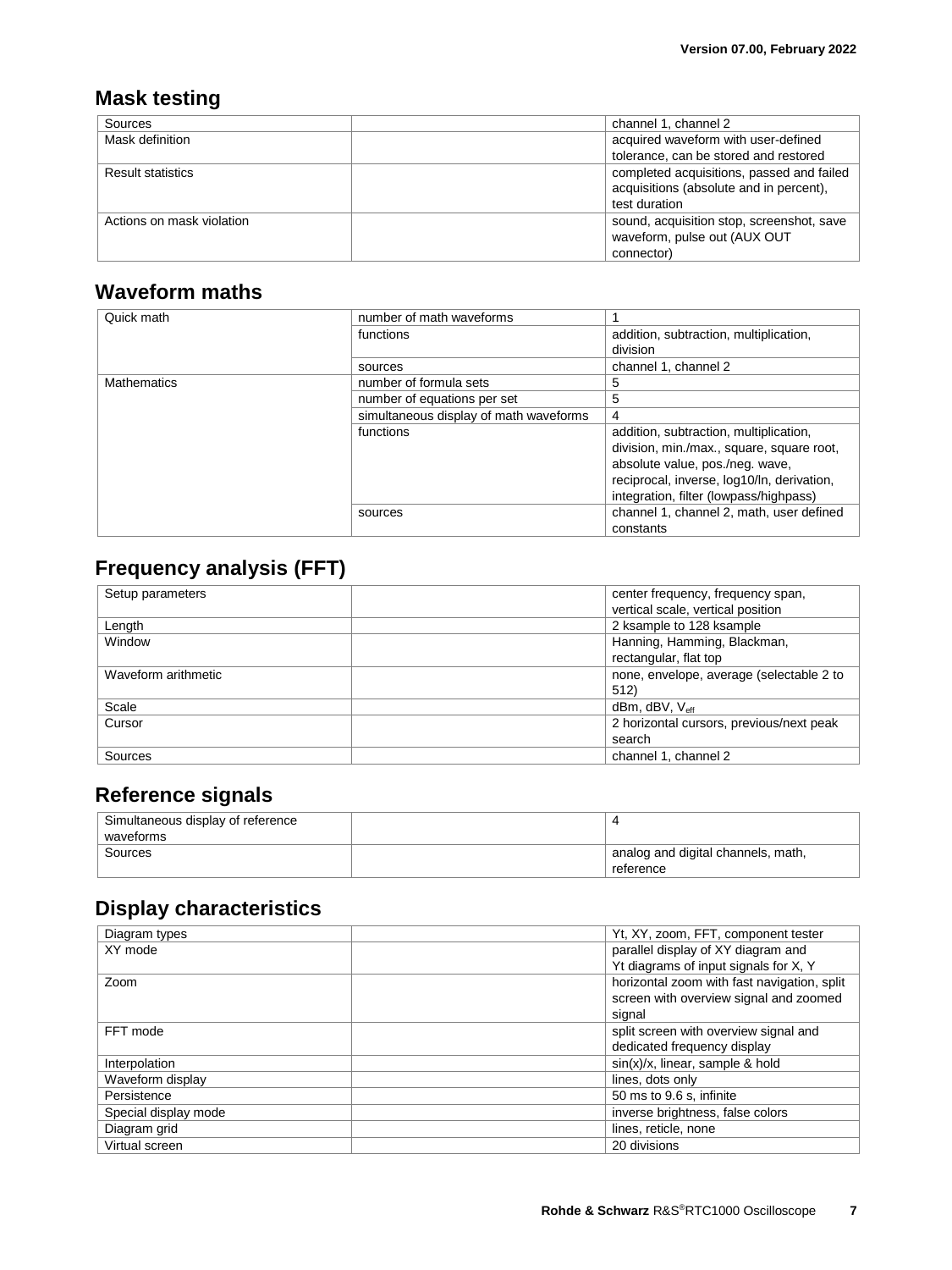### <span id="page-7-0"></span>**Protocol and logic**

| Bus decode | number of bus signals          | ົາ                                   |
|------------|--------------------------------|--------------------------------------|
|            | bus types                      | parallel, parallel clocked           |
|            | R&S <sup>®</sup> RTC-K1 option | SSPI, SPI, <sup>2</sup> C            |
|            | R&S <sup>®</sup> RTC-K2 option | UART/RS-232/RS-422/RS-485            |
|            | R&S <sup>®</sup> RTC-K3 option | CAN, LIN                             |
|            | display types                  | decoded bus, logical signal,         |
|            |                                | frame table (depends on decoded bus) |
|            | data format of decoded bus     | hex, decimal, binary                 |

#### <span id="page-7-1"></span>**Miscellaneous**

| Save/recall    | device settings     | save and recall on internal file system or<br>USB flash drive or on a PC via web<br>interface                                                  |
|----------------|---------------------|------------------------------------------------------------------------------------------------------------------------------------------------|
|                | reference waveforms | save and recall on internal file system or<br>USB flash drive or on a PC via web<br>interface                                                  |
|                | waveforms           | save on USB flash drive or download and<br>save on a PC via web interface<br>available file formats: BIN, CSV, TXT float<br>(MSB/LSB first)    |
|                | screenshots         | save on USB flash drive or download and<br>save on a PC via web interface,<br>available file formats: BMP, PNG, GIF                            |
| Print button   |                     | configurable button, actions on press:<br>• save device settings<br>save waveforms<br>save screenshot<br>save screenshot and setup             |
| Menu languages |                     | available menu languages:<br>English<br>German<br>French<br>٠<br>Russian<br><b>Simplified Chinese</b><br><b>Traditional Chinese</b><br>Spanish |
| Help           |                     | online help, available languages:<br>English<br>٠<br>German<br>French<br><b>Simplified Chinese</b><br>Spanish                                  |

 $\overline{a}$ 

<sup>1</sup> If a bidirectional bus is used (e.g. UART RX/TX or SPI MOSI/MISO), two bus decoders are occupied.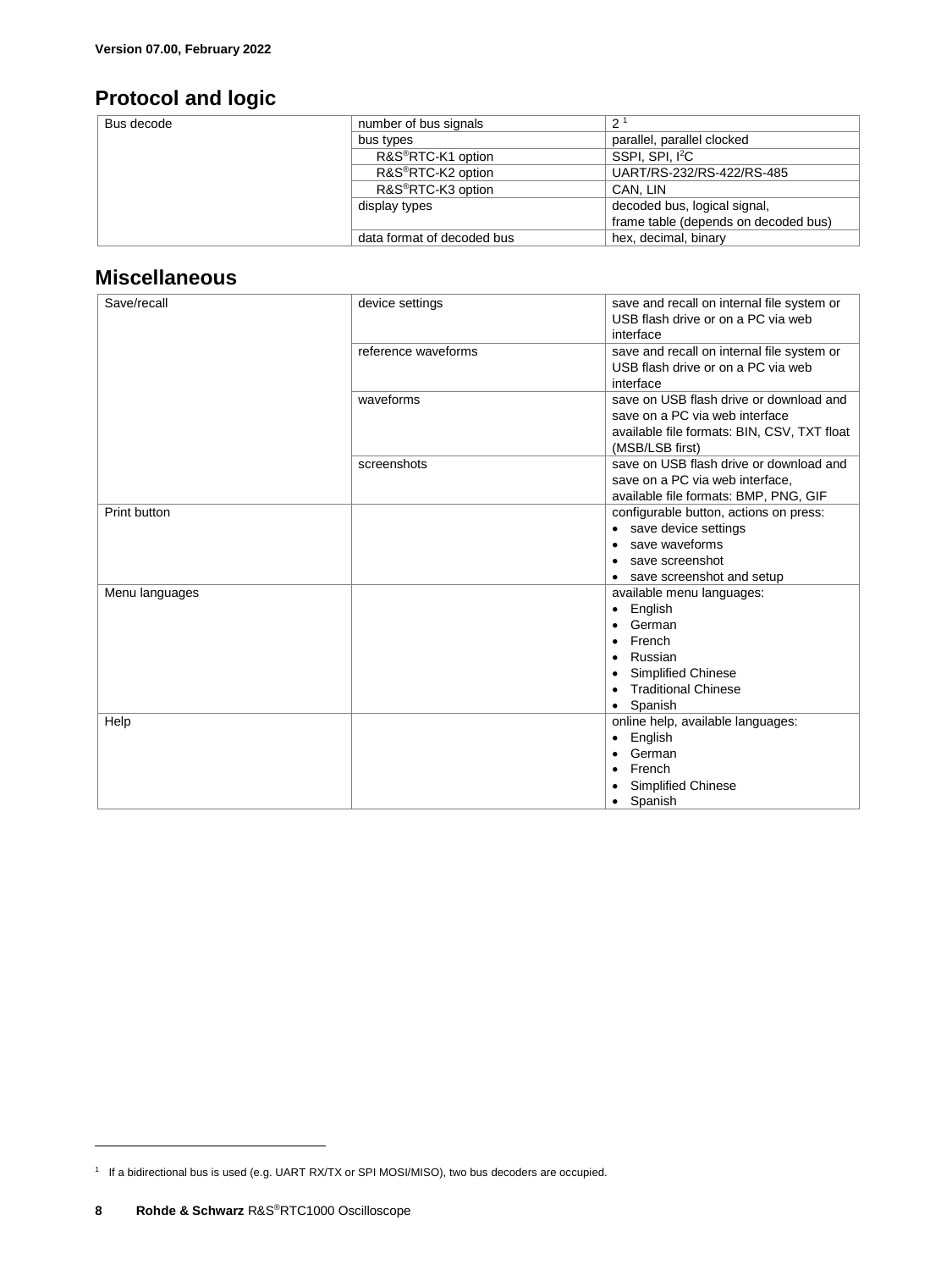### <span id="page-8-0"></span>**Input and outputs**

| <b>Front</b>                           |                                        |                                              |
|----------------------------------------|----------------------------------------|----------------------------------------------|
| Channel inputs                         |                                        | BNC,                                         |
|                                        |                                        | for details see Vertical system              |
| External trigger input                 | trigger in                             | BNC, for details see Trigger system          |
|                                        | additional digital channel             | for level see Trigger system                 |
| AUX OUT                                | trigger out                            | for details see Trigger system               |
|                                        | mask violation                         | pulse                                        |
|                                        | waveform generator (with R&S®RTC-B6    | BNC, for details see Waveform generator      |
|                                        | option only)                           |                                              |
| Probe compensation output              | signal shape rectangle                 | $V_{low} = 0 V$ , $V_{high} = 2.4 V$ (meas.) |
|                                        | frequency                              | 1 kHz and 1 MHz with probe adjust wizard     |
| Pattern source (with R&S®RTC-B6 option | P3 to P0 (with R&S®RTC-B6 option only) | 4 lugs, for details see 4-bit pattern        |
| only)                                  |                                        | generator                                    |
| Digital channel inputs                 | D7 to D0                               | with R&S <sup>®</sup> RTC-B1 option only     |
| Ground lug                             |                                        | connected to ground                          |
| USB host interface                     |                                        | 1 port, type A plug, version 2.0,            |
|                                        |                                        | USB drives only                              |
| Rear                                   |                                        |                                              |
| USB device interface                   |                                        | 1 port, type B plug, version 2.0             |
| Ethernet interface                     |                                        | 1 port, 1 Gbit                               |
| Security slot                          |                                        | for standard Kensington style lock           |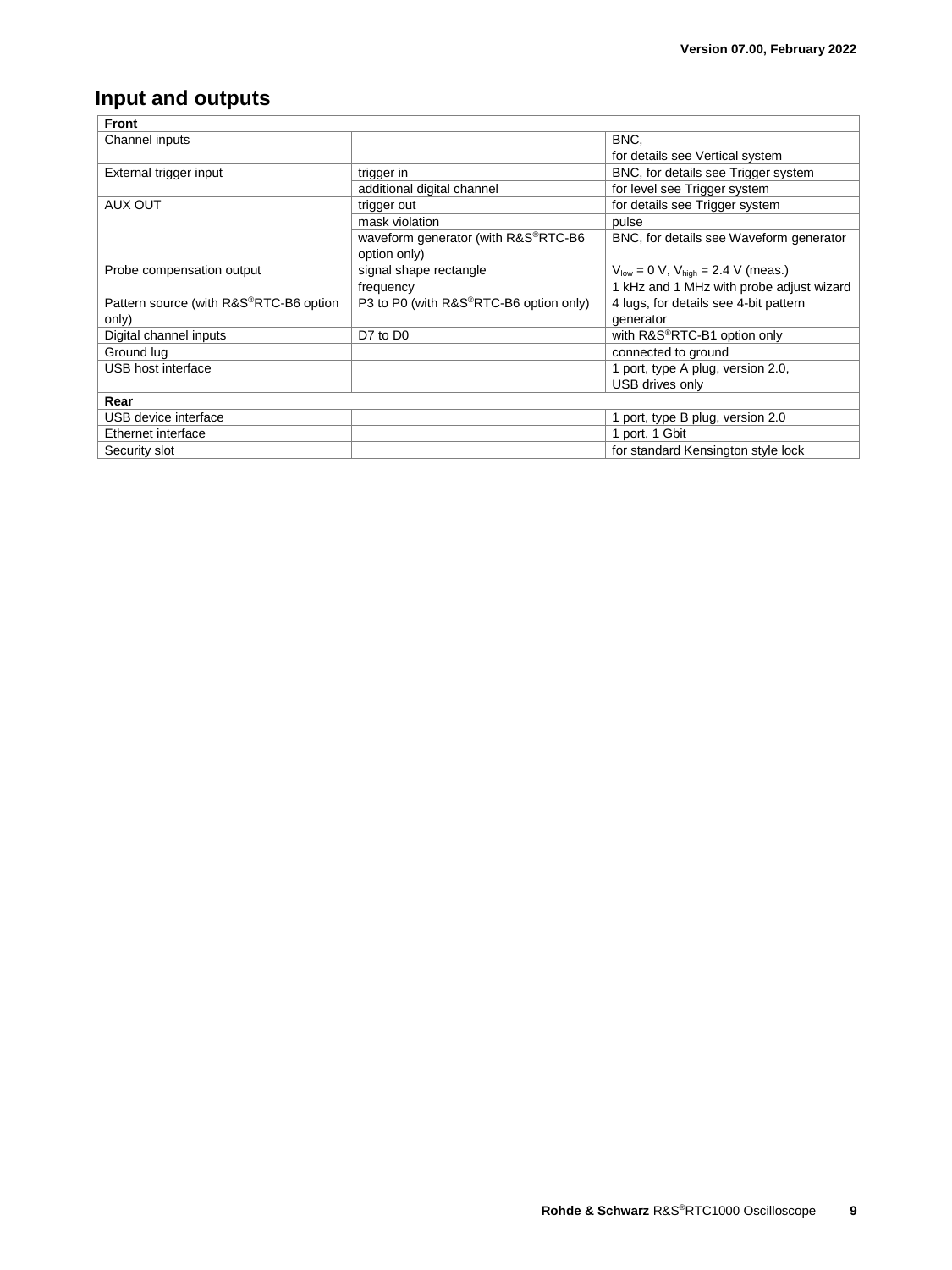# <span id="page-9-0"></span>**General data**

| <b>Display</b>                  |                             |                                                                    |
|---------------------------------|-----------------------------|--------------------------------------------------------------------|
| Type                            |                             | 6.5" VGA color display                                             |
| Resolution                      |                             | $640 \times 480$ pixel (VGA)                                       |
| <b>Temperature</b>              |                             |                                                                    |
| Temperature loading             | operating temperature range | +5 °C to +40 °C                                                    |
|                                 | storage temperature range   | $-20$ °C to +70 °C                                                 |
| Climatic loading                |                             | +25 $\degree$ C/+40 $\degree$ C at 85 % rel. humidity              |
|                                 |                             | cyclic,                                                            |
|                                 |                             | in line with IEC 60068-2-30                                        |
| <b>Altitude</b>                 |                             |                                                                    |
| Operating                       |                             | up to 3000 m above sea level                                       |
|                                 |                             |                                                                    |
| Nonoperating                    |                             | up to 4600 m above sea level                                       |
| Mechanical resistance           |                             |                                                                    |
| Vibration                       | sinusoidal                  | 5 Hz to 150 Hz, max. 1.8 g at 55 Hz;                               |
|                                 |                             | 0.5 g from 55 Hz to 150 Hz,                                        |
|                                 |                             | in line with EN 60068-2-6,                                         |
|                                 |                             | MIL-PRF-28800F, 4.5.5.3.2 sinusoidal                               |
|                                 |                             | vibration, class 3 and 4                                           |
|                                 | random                      | 10 Hz to 300 Hz,                                                   |
|                                 |                             | acceleration 1.2 g (RMS),                                          |
|                                 |                             | in line with EN 60068-2-64,                                        |
|                                 |                             | MIL-PRF-28800F, 4.5.5.3.1 random                                   |
|                                 |                             | vibration, class 3 and 4                                           |
| Shock                           |                             | 40 g shock spectrum,                                               |
|                                 |                             | in line with MIL-STD-810E, method                                  |
|                                 |                             | no. 516.4, procedure I,                                            |
|                                 |                             | MIL-PRF-28800F, 4.5.5.4.1 functional                               |
|                                 |                             | shock, 30 g, 11 ms, halfsine                                       |
| Maximum of sound pressure level |                             | 30.4 dB (A) at 0.3 m distance                                      |
|                                 |                             |                                                                    |
|                                 |                             | (at +23.6 °C, 931 mbar (hPa), 39 % rel.                            |
|                                 |                             | humidity), in line with EN ISO 3744                                |
| <b>EMC</b>                      |                             |                                                                    |
| <b>RF</b> emission              |                             | in line with CISPR 11/EN 55011 group 1                             |
|                                 |                             | class A (for a shielded test setup);                               |
|                                 |                             | the instrument complies with the emission                          |
|                                 |                             | requirements stipulated by EN 55011,                               |
|                                 |                             | EN 61326-1 and EN 61326-2-1 class A,                               |
|                                 |                             | making the instrument suitable for use in                          |
|                                 |                             | industrial environments                                            |
| Immunity                        |                             | in line with IEC/EN 61326-1 table 2,                               |
|                                 |                             | immunity test requirements for industrial                          |
|                                 |                             | environments <sup>2</sup>                                          |
| Certifications                  |                             | VDE, <sub>c</sub> CSA <sub>US</sub>                                |
| Calibration interval            |                             | 1 year                                                             |
| Power supply                    |                             |                                                                    |
| AC supply                       |                             | 100 V to 240 V at 50 Hz to 60 Hz,                                  |
|                                 |                             | 100 V to 120 V at 400 Hz                                           |
| Power consumption               |                             | max. 25 W                                                          |
| Safety                          |                             | in line with IEC 61010-1, EN 61010-1,                              |
|                                 |                             | CAN/CSA-C22.2 No. 61010-1,                                         |
|                                 |                             |                                                                    |
|                                 |                             | UL 61010-1                                                         |
| <b>Mechanical data</b>          |                             |                                                                    |
| Dimensions                      | WxHxD                       | 285 x 175 x 140 mm                                                 |
|                                 |                             | $(11.22 \text{ in} \times 6.89 \text{ in} \times 5.51 \text{ in})$ |
| Weight                          | without options (nom.)      | 1.7 kg (3.75 lb)                                                   |

 $\overline{a}$ 

<sup>&</sup>lt;sup>2</sup> Test criterion is displayed noise level within  $\pm 1$  div for input sensitivity of 5 mV/div.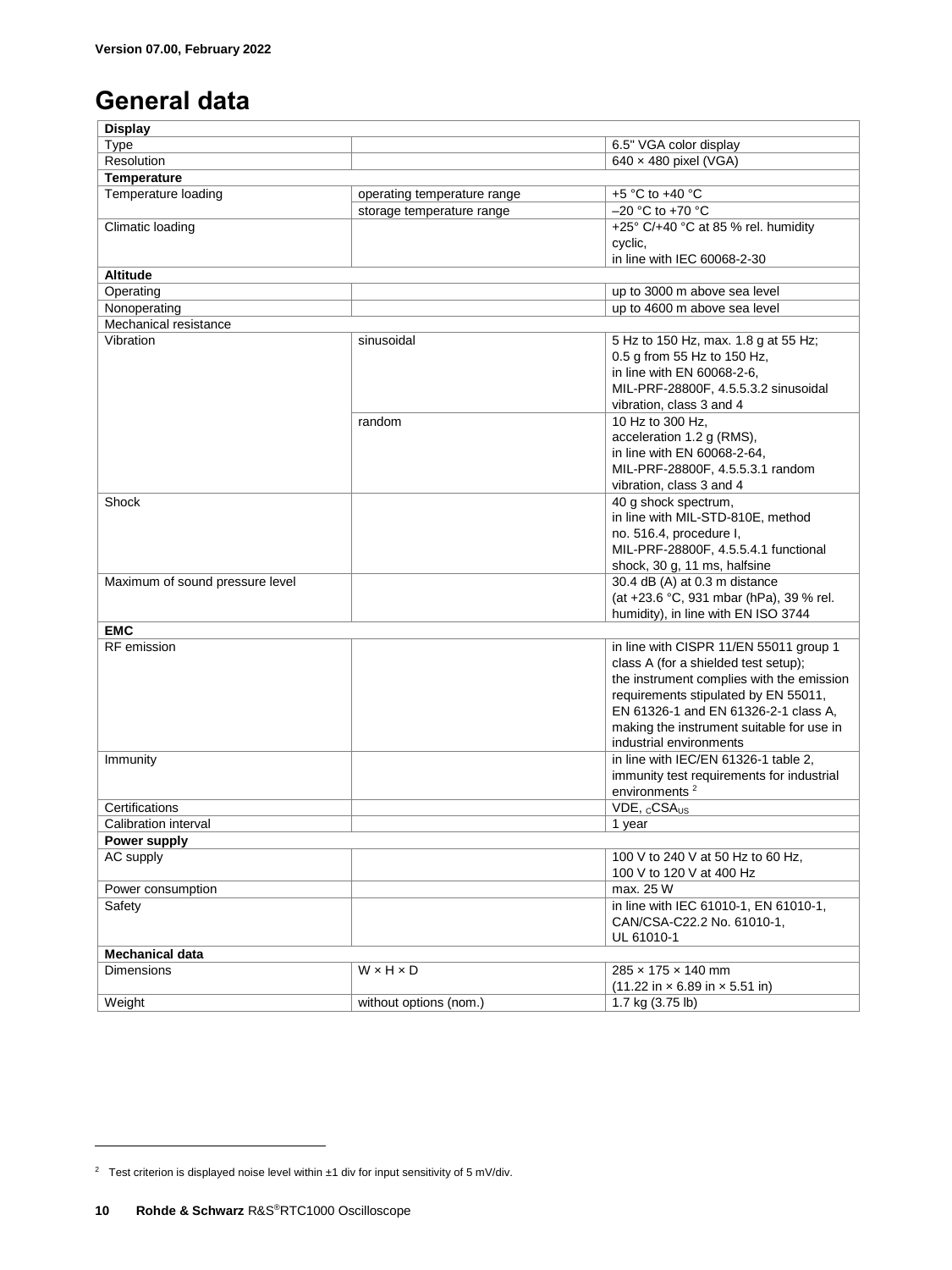# <span id="page-10-0"></span>**Options**

### <span id="page-10-1"></span>**R&S®RTC-B1**

| Mixed signal option, additional 8 logic channels |                                                                           |                                                                                                                                                                                                                                                                    |
|--------------------------------------------------|---------------------------------------------------------------------------|--------------------------------------------------------------------------------------------------------------------------------------------------------------------------------------------------------------------------------------------------------------------|
| Vertical system                                  |                                                                           |                                                                                                                                                                                                                                                                    |
| Input channels                                   |                                                                           | 8 logic channels (D7 to D0)                                                                                                                                                                                                                                        |
| Arrangement of input channels                    |                                                                           | assignment of the logic probes to the<br>channels D7 to D0                                                                                                                                                                                                         |
| Input impedance                                  |                                                                           | 100 k $\Omega$ ± 2 %    ~4 pF (meas.) at probe<br>tips                                                                                                                                                                                                             |
| Maximum input frequency                          | signal with minimum input voltage swing<br>and hysteresis setting: normal | 300 MHz (meas.)                                                                                                                                                                                                                                                    |
| Maximum input voltage                            |                                                                           | $±40 V (V_p)$                                                                                                                                                                                                                                                      |
| Minimum input voltage swing                      | hysteresis small                                                          | 300 mV (V <sub>pp</sub> ) (meas.)                                                                                                                                                                                                                                  |
|                                                  | hysteresis medium                                                         | 800 mV (V <sub>pp</sub> ) (meas.)                                                                                                                                                                                                                                  |
|                                                  | hysteresis large                                                          | 1500 mV (V <sub>pp</sub> ) (meas.)                                                                                                                                                                                                                                 |
| Threshold groups                                 |                                                                           | D7 to D0                                                                                                                                                                                                                                                           |
| Threshold level                                  | range                                                                     | -2 V to 8 V in 10 mV steps                                                                                                                                                                                                                                         |
|                                                  | predefined                                                                | CMOS, TTL, ECL                                                                                                                                                                                                                                                     |
| Threshold accuracy                               |                                                                           | $\pm$ (100 mV + 3 % of threshold setting)                                                                                                                                                                                                                          |
|                                                  |                                                                           | (meas.)                                                                                                                                                                                                                                                            |
| Comparator hysteresis                            |                                                                           | small, medium, large                                                                                                                                                                                                                                               |
| Horizontal system                                |                                                                           |                                                                                                                                                                                                                                                                    |
| Channel-to-channel skew                          |                                                                           | max. 1 ns (meas.)                                                                                                                                                                                                                                                  |
| Acquisition system                               |                                                                           |                                                                                                                                                                                                                                                                    |
| Sampling rate                                    |                                                                           | 1 Gsample/s for every channel                                                                                                                                                                                                                                      |
| Memory depth                                     |                                                                           | 1 Msample for every channel                                                                                                                                                                                                                                        |
| Trigger system                                   |                                                                           | see Trigger system                                                                                                                                                                                                                                                 |
| Waveform measurements                            |                                                                           |                                                                                                                                                                                                                                                                    |
| <b>Measurement sources</b>                       |                                                                           | all channels from D7 to D0                                                                                                                                                                                                                                         |
| Automatic measurements                           |                                                                           | positive pulse width, negative pulse width,<br>period, frequency, burst width, delay,<br>phase, positive duty cycle, negative duty<br>cycle, positive pulse count, negative pulse<br>count, rising edge count, falling edge<br>count, value at the cursor position |
| Additional cursor function                       |                                                                           | display of decoded parallel bus value at<br>the cursor position                                                                                                                                                                                                    |
| Display characteristics                          |                                                                           |                                                                                                                                                                                                                                                                    |
| Channel activity display                         |                                                                           | Independent of the oscilloscope<br>acquisition, the state (stays low, stays<br>high or toggles) of the channels from D7<br>to D0 is displayed.                                                                                                                     |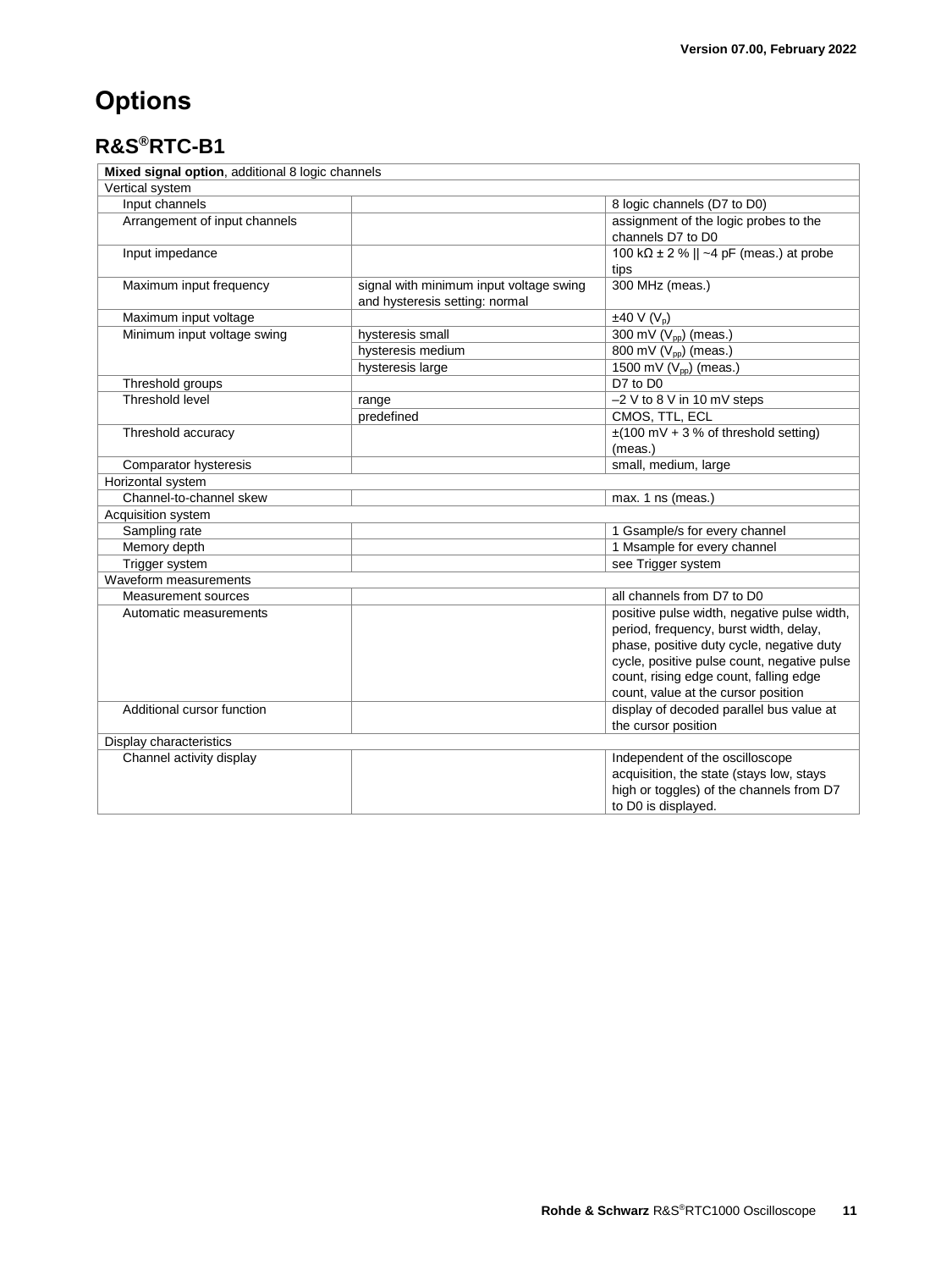### <span id="page-11-0"></span>**R&S®RTC-B6**

| <b>Waveform generator</b> |                   |                                       |  |
|---------------------------|-------------------|---------------------------------------|--|
| Resolution                |                   | 8 bit                                 |  |
| Sample rate               |                   | 978 ksample/s                         |  |
| Amplitude                 | level             |                                       |  |
|                           | high Z            | 60 mV to 6 V $(V_{pp})$               |  |
|                           | accuracy          | 3 % at 1 kHz                          |  |
| DC offset                 | level             |                                       |  |
|                           | high Z            | ±3V                                   |  |
|                           | accuracy          | $3%$ or $\pm$ 25 mV (meas.)           |  |
| Sine/rectangle            | frequency         | $0.1$ Hz to 50 kHz                    |  |
| Pulse                     | frequency         | $0.1$ Hz to 10 kHz                    |  |
| Ramp/triangle             | frequency         | 0.1 Hz to 10 kHz                      |  |
| 4-bit pattern generator   |                   |                                       |  |
| <b>Functions</b>          |                   | bus signal source 4-bit counter,      |  |
|                           |                   | programmable 4-bit pattern            |  |
| Amplitude                 |                   | approx. 2.5 $V(V_{pp})$               |  |
| Bus signal source         |                   | SPI, I <sup>2</sup> C, UART, CAN, LIN |  |
|                           | bit rate          |                                       |  |
|                           | <b>UART</b>       | 9600 bit/s, 115.2 kbit/s, 1 Mbit/s    |  |
|                           | <b>SPI</b>        | 100 kbit/s, 250 kbit/s, 1Mbit/s       |  |
|                           | ${}^{12}$ C       | 100 kbit/s, 400 kbit/s, 1000 kbit/s,  |  |
|                           |                   | 3400 kbit/s                           |  |
|                           | CAN               | 50 kbit/s, 100 kbit/s, 1 Mbit/s       |  |
|                           | <b>LIN</b>        | 9.6 kbit/s, 10.417 kbit/s, 19 kbit/s  |  |
| 4-bit counter             | frequency         | 100 mHz to 50 MHz                     |  |
| Squarewave                | frequency         | 1 mHz to 500 kHz                      |  |
|                           | duty cycle        | 1 % to 99 %                           |  |
| Programmable pattern      | sample time       | 20 ns to 42 s, up/down                |  |
|                           | memory depth      | 2048 sample                           |  |
|                           | pattern idle time | 20 ns to 42 s                         |  |

### <span id="page-11-1"></span>**R&S®RTC-Bxx bandwidth upgrades**

| Option                    | Model                    | Analog bandwidth upgrade |
|---------------------------|--------------------------|--------------------------|
|                           |                          | from 50 MHz to           |
| R&S®RTC-B220              | R&S <sup>®</sup> RTC1002 | 70 MHz                   |
| R&S <sup>®</sup> RTC-B221 | R&S <sup>®</sup> RTC1002 | 100 MHz                  |
| R&S®RTC-B222              | <b>R&amp;S®RTC1002</b>   | 200 MHz                  |
| R&S®RTC-B222              | R&S <sup>®</sup> RTC1002 | 300 MHz                  |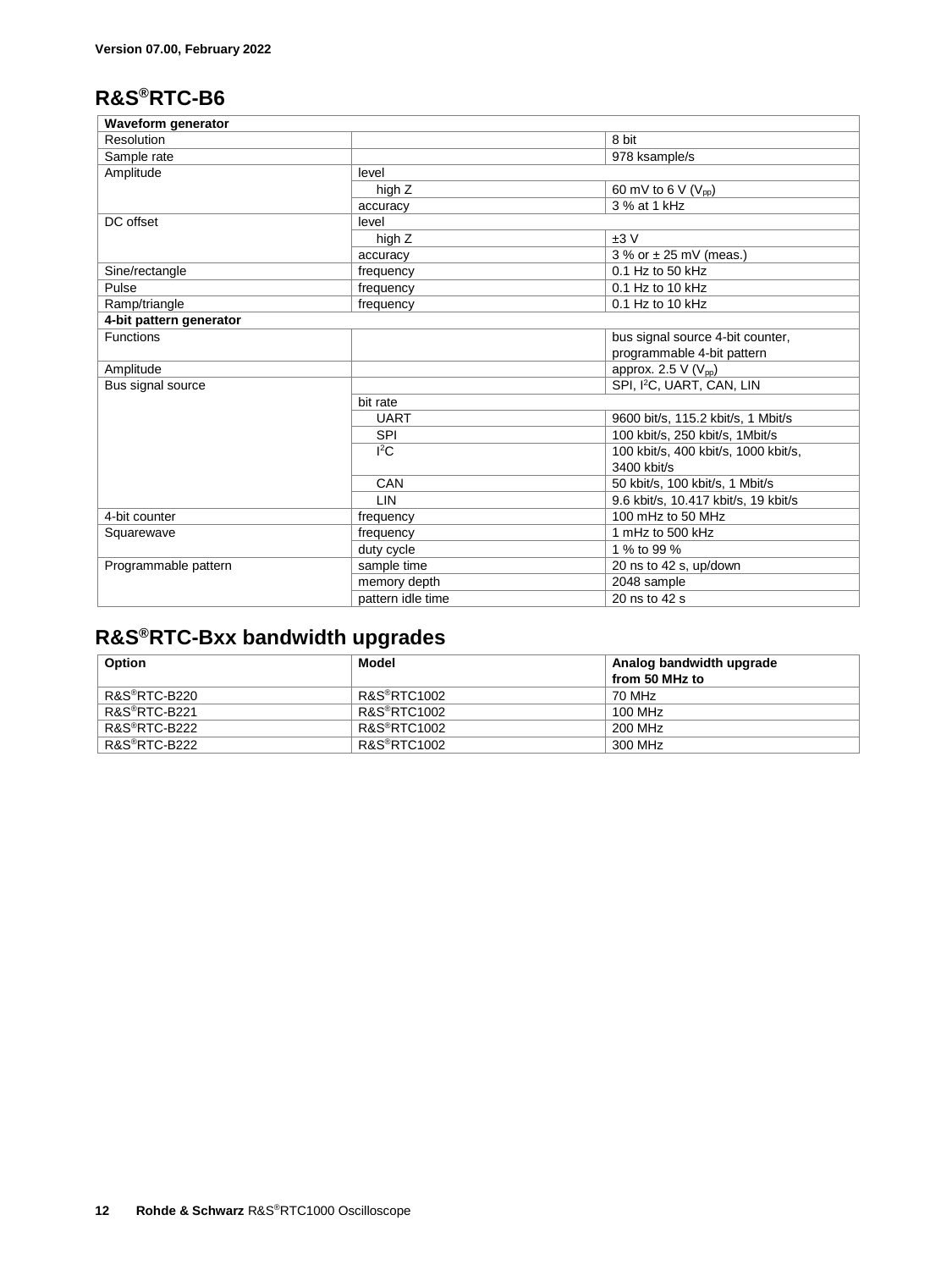### <span id="page-12-0"></span>**R&S®RTC-K1**

| I <sup>2</sup> C triggering and decoding |                                    |                                                                                                        |
|------------------------------------------|------------------------------------|--------------------------------------------------------------------------------------------------------|
| Bus configuration                        | sources for SCL and SDA            | channel 1, channel 2, logic channels from<br>D7 to D0                                                  |
|                                          | bit rate                           | up to 10 Mbps                                                                                          |
|                                          | size of address                    | 7 bit or 10 bit                                                                                        |
|                                          | size of data                       | 8 bit                                                                                                  |
|                                          | label list                         | associate frame identifier with symbolic ID                                                            |
| Trigger                                  | trigger events                     | start, stop, restart, missing acknowledge,<br>address (7 bit or 10 bit), data, address<br>and data     |
|                                          | offset for trigger on data         | 0 data byte to 4095 data byte                                                                          |
|                                          | data pattern width                 | up to 3 sequential data byte                                                                           |
| Decode                                   | displayed signals                  | bus signal, logic signal or both                                                                       |
|                                          | color coding of bus signal         | address, data, start, stop, ACK, NACK;<br>error and trigger event are displayed in<br>different colors |
|                                          | displayed format of address        | hex                                                                                                    |
|                                          | displayed format of data           | ASCII, binary, decimal or hex                                                                          |
| SPI triggering and decoding              |                                    |                                                                                                        |
| Bus configuration                        | sources for CS, CLK, data          | channel 1, channel 2, logic channels from<br>D7 to D0, extern input (only CS)                          |
|                                          | bit rate                           | up to 25 Mbps                                                                                          |
|                                          | chip select (CS)                   | active low, active high or missing<br>(two-wire SPI)                                                   |
|                                          | clock (CLK) slope                  | rise or fall                                                                                           |
|                                          | data symbol size                   | 1 bit to 32 bit                                                                                        |
|                                          | idle time for two-wire SPI         | $< 1$ ms                                                                                               |
| Trigger                                  | trigger events                     | start of frame, end of frame, bit number,                                                              |
|                                          |                                    | data pattern                                                                                           |
|                                          | selectable bit number              | 0 to 4095                                                                                              |
|                                          | offset for trigger on data pattern | 0 to 4095 bit                                                                                          |
|                                          | data pattern size                  | 1 bit to 32 bit                                                                                        |
| Decode                                   | displayed signals                  | bus signal, logic signal or both                                                                       |
|                                          | color coding of bus signal         | data, start, stop; error and trigger event<br>are displayed in different colors                        |
|                                          | displayed format of data           | ASCII, binary, decimal or hex                                                                          |
|                                          | data decoding                      | MSB or LSB first                                                                                       |

#### <span id="page-12-1"></span>**R&S®RTC-K2**

| UART/RS-232/RS-422/RS-485 triggering and decoding |                                   |                                            |
|---------------------------------------------------|-----------------------------------|--------------------------------------------|
| Bus configuration                                 | source for data                   | channel 1, channel 2, logic channels from  |
|                                                   |                                   | D7 to D0                                   |
|                                                   | bit rate                          | 300/600/1200/2400/4800/9600/14400/         |
|                                                   |                                   | 19200/28800/38400/56000/57600/             |
|                                                   |                                   | 115200 bps                                 |
|                                                   |                                   | 128 kbps/256 kbps/1 Mbps or                |
|                                                   |                                   | user-selectable up to 3 Mbps               |
|                                                   | end of frame                      | timeout, none                              |
|                                                   | signal polarity                   | idle low, idle high                        |
|                                                   | data symbol size                  | 5 bit to 9 bit                             |
|                                                   | parity                            | none, even or odd                          |
|                                                   | stop bits                         | 1, 1.5 or 2                                |
| Trigger                                           | trigger events                    | start bit, start of frame, symbol number,  |
|                                                   |                                   | any symbol, pattern of symbols, parity     |
|                                                   |                                   | error, frame error, break                  |
|                                                   | offset for trigger on data symbol | 0 to 4095 symbols                          |
|                                                   | data symbol pattern width         | 1 to floor (32/symbol size) symbols        |
| Decode                                            | displayed signals                 | bus signal, logic signal or both           |
|                                                   | color coding of bus signal        | data, start, stop; error and trigger event |
|                                                   |                                   | are displayed in different colors          |
|                                                   | displayed format of data          | ASCII, binary, decimal or hex              |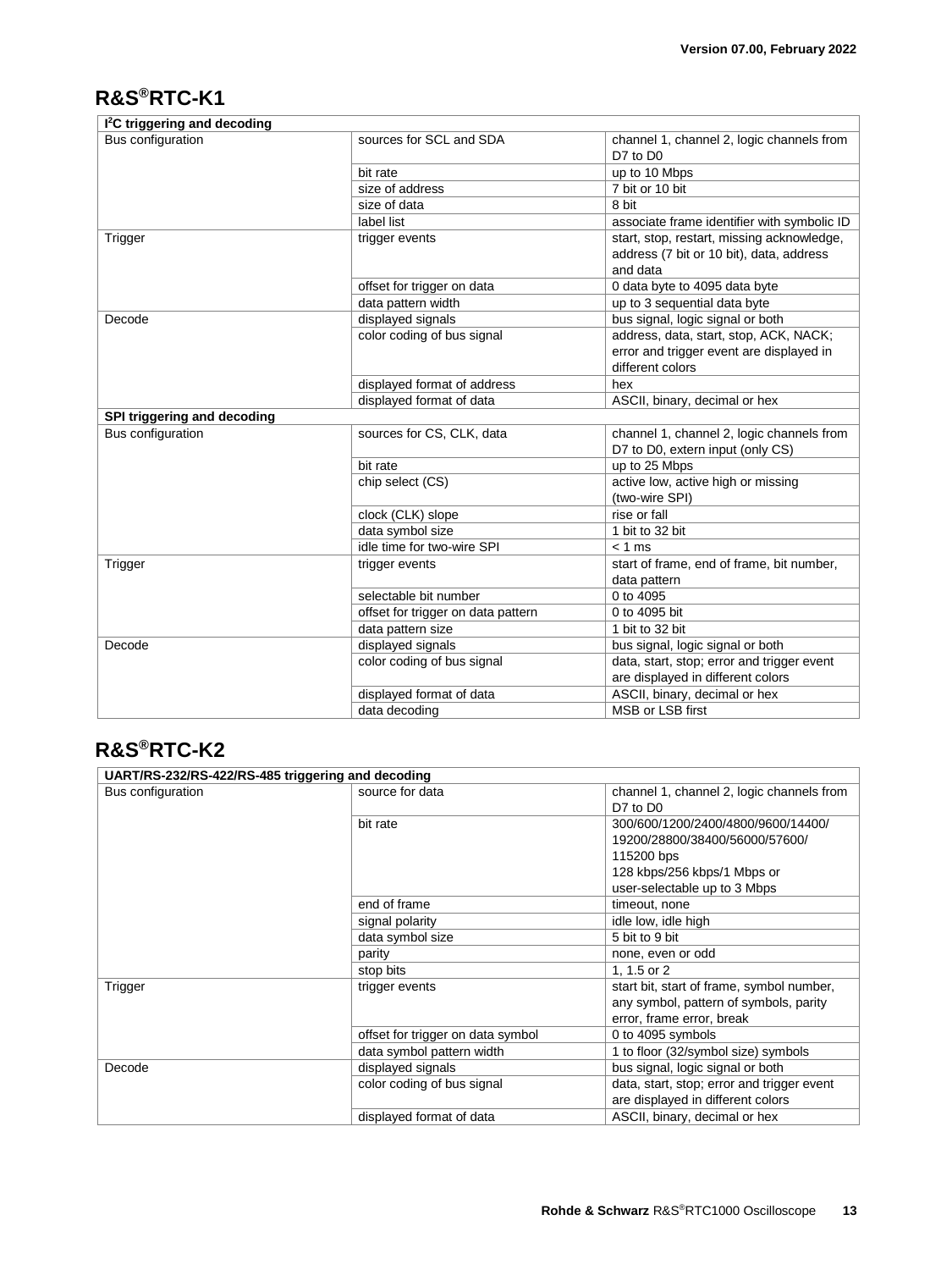### <span id="page-13-0"></span>**R&S®RTC-K3**

| <b>CAN triggering and decoding</b> |                            |                                                                                       |
|------------------------------------|----------------------------|---------------------------------------------------------------------------------------|
| Bus configuration                  | signal type                | CAN_H, CAN_L                                                                          |
|                                    | sources                    | channel 1, channel 2, logic channels from<br>D7 to D0                                 |
|                                    | bit rate                   | 10/20/33.3/50/83.3/100/125/250/500/                                                   |
|                                    |                            | 1000 kbps or user-selectable in range                                                 |
|                                    |                            | from 100 bps to 2 Mbps                                                                |
|                                    | sampling point             | 10 % to 90 % within bit period                                                        |
|                                    | label list                 | associate frame identifier with symbolic ID                                           |
| Trigger                            | trigger events             | start of frame, frame type, identifier,                                               |
|                                    |                            | identifier + data, error condition (any                                               |
|                                    |                            | combination of CRC error, bit stuffing                                                |
|                                    |                            | error, form error and ACK error)                                                      |
|                                    | identifier setup           | frame type (data, remote or both),                                                    |
|                                    |                            | identifier type (11 bit or 29 bit);                                                   |
|                                    |                            | condition =, $\neq$ , >, <; identifier selectable<br>from label list                  |
|                                    | data setup                 | data pattern up to 8 byte (hex or binary);                                            |
|                                    |                            | condition =, $\neq$ , >, <                                                            |
| Decode                             | displayed signals          | bus signal, logic signal or both                                                      |
|                                    | color coding of bus signal | start of frame, identifier, DLC, data                                                 |
|                                    |                            | payload, CRC, ACK, end of frame, error                                                |
|                                    |                            | frame, overload frame, CRC error, bit                                                 |
|                                    |                            | stuffing error, ACK error                                                             |
|                                    | displayed format of data   | hex, decimal, binary, ASCII                                                           |
|                                    | frame table                | decode results displayed as tabulated list,                                           |
|                                    |                            | errors highlighted in red; three table<br>positions (top, bottom, full screen); frame |
|                                    |                            | navigation; data export as CSV file                                                   |
| Search                             | search events              | frame, error, identifier, identifier + data,                                          |
|                                    |                            | $identifier + error$                                                                  |
|                                    | frame event setup          | start of frame, end of frame, overload                                                |
|                                    |                            | frame, error frame, data ID 11 bit, data ID                                           |
|                                    |                            | 29 bit, remote ID 11 bit, remote ID 29 bit                                            |
|                                    | error event setup          | any combination of CRC error, bit stuffing                                            |
|                                    |                            | error, form error and ACK error                                                       |
|                                    | identifier setup           | frame type (data, remote or both),                                                    |
|                                    |                            | identifier type (11 bit or 29 bit);                                                   |
|                                    |                            | condition =, $\neq$ , $\gt$ , $\lt$ ; identifier selectable                           |
|                                    |                            | from label list                                                                       |
|                                    | data setup                 | data pattern up to 8 byte (hex or binary);<br>condition =, $\neq$ , $\geq$ , $\lt$    |
|                                    | event table                | search results displayed as tabulated list;                                           |
|                                    |                            | event navigation                                                                      |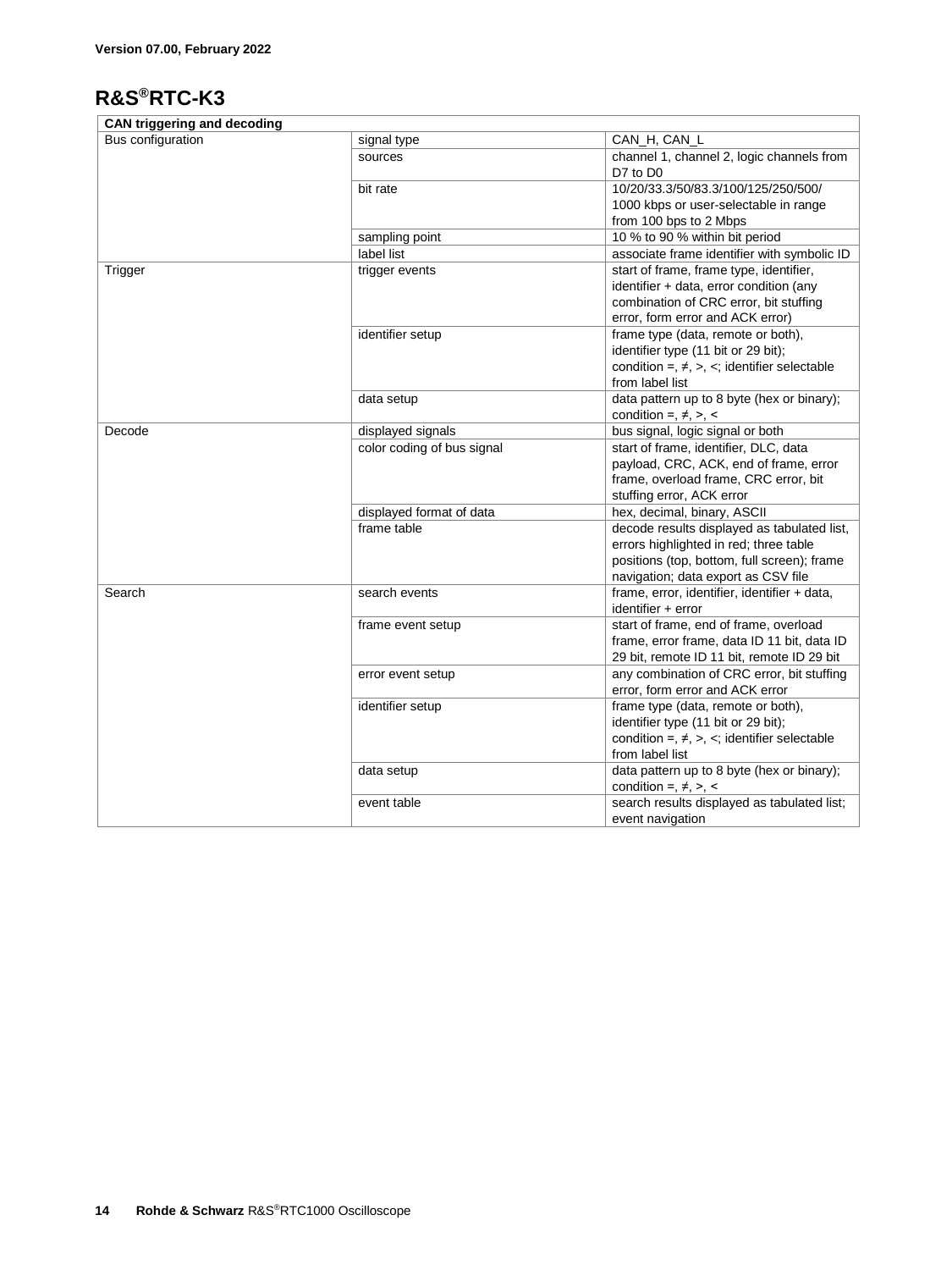| LIN triggering and decoding |                            |                                                               |  |  |
|-----------------------------|----------------------------|---------------------------------------------------------------|--|--|
| Bus configuration           | version                    | 1.3, 2.x or SAE J602; mixed traffic is<br>supported           |  |  |
|                             | bit rate                   | 1.2/2.4/4.8/9.6/10.417/19.2 kbps or user-                     |  |  |
|                             |                            | selectable in range from 1 kbps to 5 Mbps                     |  |  |
|                             | polarity                   | active high or active low                                     |  |  |
|                             | label list                 | associate frame identifier with symbolic ID                   |  |  |
| Trigger                     | source                     | any input channel                                             |  |  |
|                             | trigger events             | start of frame (sync break), identifier,                      |  |  |
|                             |                            | identifier + data, wakeup frame, error                        |  |  |
|                             |                            | condition (any combination of checksum                        |  |  |
|                             |                            | error, parity error and sync field error)                     |  |  |
|                             | identifier setup           | range from 0d to 63d; condition =, $\neq$ , $\geq$ , $\leq$ ; |  |  |
|                             |                            | identifier selectable from label list                         |  |  |
|                             | data setup                 | data pattern up to 8 byte (hex or binary);                    |  |  |
|                             |                            | condition =, $\neq$ , $\gt$ , $\lt$                           |  |  |
| Decode                      | displayed signals          | bus signal, logic signal or both                              |  |  |
|                             | color coding of bus signal | frame, frame identifier, parity, data                         |  |  |
|                             |                            | payload, checksum, error condition                            |  |  |
|                             | displayed format of data   | hex, decimal, binary, ASCII                                   |  |  |
|                             | frame table                | decode results displayed as tabulated list,                   |  |  |
|                             |                            | errors highlighted in red; three table                        |  |  |
|                             |                            | positions (top, bottom, full screen); frame                   |  |  |
|                             |                            | navigation; data export as CSV file                           |  |  |
| Search                      | search events              | frame, error, identifier, identifier + data,                  |  |  |
|                             |                            | $identifier + error$                                          |  |  |
|                             | frame event setup          | start of frame, wake up                                       |  |  |
|                             | error event setup          | any combination of checksum error, parity                     |  |  |
|                             |                            | error and sync field error                                    |  |  |
|                             | identifier setup           | range from 0d to 63d; condition =, $\neq$ , $\geq$ , $\leq$ ; |  |  |
|                             |                            | identifier selectable from label list                         |  |  |
|                             | data setup                 | data pattern up to 8 byte (hex or binary);                    |  |  |
|                             |                            | condition =, $\neq$ , $\geq$ , $\lt$                          |  |  |
|                             | event table                | search results displayed as tabulated list;                   |  |  |
|                             |                            | event navigation                                              |  |  |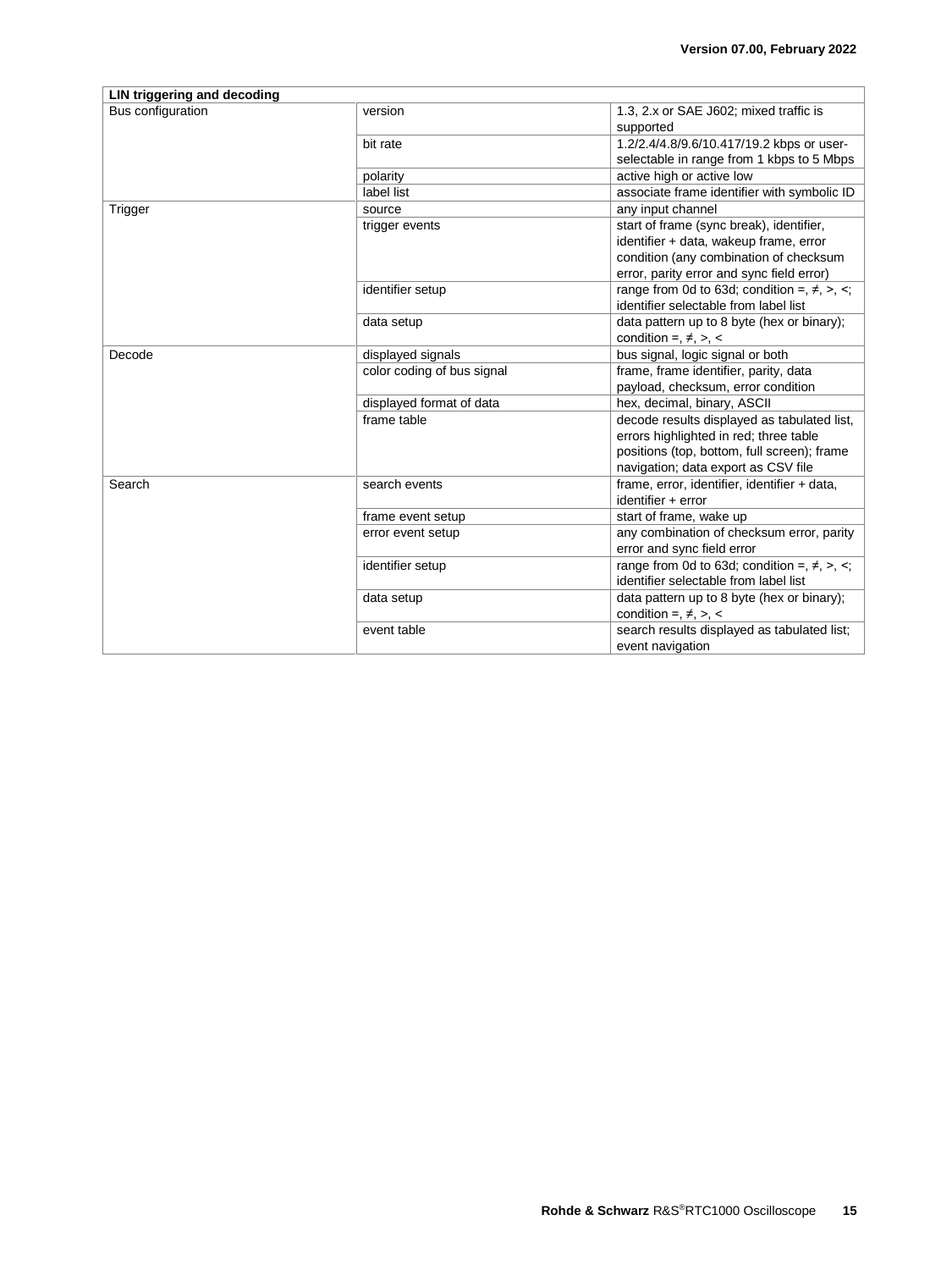# <span id="page-15-0"></span>**Ordering information**

| R&S®RTC1000 base model<br>Oscilloscope, 50 MHz, 2 channels<br><b>R&amp;S®RTC1002</b><br>1335.7500.P02<br>Base unit (including standard accessories: 300 MHz passive probe per channel, R&S®RTC-B6 waveform generator, power cord,<br>getting started manual and safety instructions)<br>Choose your bandwidth upgrade<br>Upgrade of R&S®RTC1002 to 70 MHz bandwidth<br>R&S®RTC-B220<br>1335.7300.03<br>Upgrade of R&S®RTC1002 to 100 MHz bandwidth<br>R&S®RTC-B221<br>1335.7317.03<br>Upgrade of R&S®RTC1002 to 200 MHz bandwidth<br>R&S <sup>®</sup> RTC-B222<br>1335.7275.03<br>R&S®RTC-B223<br>Upgrade of R&S®RTC1002 to 300 MHz bandwidth<br>1335.7323.03<br><b>Choose your options</b><br>Mixed signal upgrade for non-MSO models, 300 MHz<br>R&S®RTC-B1<br>1335.7281.03<br>R&S <sup>®</sup> RTC-B6<br>Waveform generator<br>1335.7298.03<br>I <sup>2</sup> C/SPI serial triggering and decoding<br>R&S <sup>®</sup> RTC-K1<br>1335.7230.03<br>UART/RS-232/RS-422/RS-485 serial triggering and decoding<br>R&S <sup>®</sup> RTC-K2<br>1335.7246.03<br>CAN/LIN serial triggering and decoding<br>R&S <sup>®</sup> RTC-K3<br>1335.7252.03<br>Application bundle, consists of the following options:<br>R&S <sup>®</sup> RTC-PK1<br>1335.7330.03<br>R&S®RTC-K1, R&S®RTC-K2, R&S®RTC-K3, R&S®RTC-B6<br>Choose your additional probes<br>Single-ended passive probes<br>300 MHz, 10 MΩ, 10:1, 400 V (RMS), 12 pF<br>R&S®RT-ZP03S<br>1803.1001.02<br>R&S®RT-ZP05S |  |  |  |  |
|------------------------------------------------------------------------------------------------------------------------------------------------------------------------------------------------------------------------------------------------------------------------------------------------------------------------------------------------------------------------------------------------------------------------------------------------------------------------------------------------------------------------------------------------------------------------------------------------------------------------------------------------------------------------------------------------------------------------------------------------------------------------------------------------------------------------------------------------------------------------------------------------------------------------------------------------------------------------------------------------------------------------------------------------------------------------------------------------------------------------------------------------------------------------------------------------------------------------------------------------------------------------------------------------------------------------------------------------------------------------------------------------------------------------------------------------------------------|--|--|--|--|
|                                                                                                                                                                                                                                                                                                                                                                                                                                                                                                                                                                                                                                                                                                                                                                                                                                                                                                                                                                                                                                                                                                                                                                                                                                                                                                                                                                                                                                                                  |  |  |  |  |
|                                                                                                                                                                                                                                                                                                                                                                                                                                                                                                                                                                                                                                                                                                                                                                                                                                                                                                                                                                                                                                                                                                                                                                                                                                                                                                                                                                                                                                                                  |  |  |  |  |
|                                                                                                                                                                                                                                                                                                                                                                                                                                                                                                                                                                                                                                                                                                                                                                                                                                                                                                                                                                                                                                                                                                                                                                                                                                                                                                                                                                                                                                                                  |  |  |  |  |
|                                                                                                                                                                                                                                                                                                                                                                                                                                                                                                                                                                                                                                                                                                                                                                                                                                                                                                                                                                                                                                                                                                                                                                                                                                                                                                                                                                                                                                                                  |  |  |  |  |
|                                                                                                                                                                                                                                                                                                                                                                                                                                                                                                                                                                                                                                                                                                                                                                                                                                                                                                                                                                                                                                                                                                                                                                                                                                                                                                                                                                                                                                                                  |  |  |  |  |
|                                                                                                                                                                                                                                                                                                                                                                                                                                                                                                                                                                                                                                                                                                                                                                                                                                                                                                                                                                                                                                                                                                                                                                                                                                                                                                                                                                                                                                                                  |  |  |  |  |
|                                                                                                                                                                                                                                                                                                                                                                                                                                                                                                                                                                                                                                                                                                                                                                                                                                                                                                                                                                                                                                                                                                                                                                                                                                                                                                                                                                                                                                                                  |  |  |  |  |
|                                                                                                                                                                                                                                                                                                                                                                                                                                                                                                                                                                                                                                                                                                                                                                                                                                                                                                                                                                                                                                                                                                                                                                                                                                                                                                                                                                                                                                                                  |  |  |  |  |
|                                                                                                                                                                                                                                                                                                                                                                                                                                                                                                                                                                                                                                                                                                                                                                                                                                                                                                                                                                                                                                                                                                                                                                                                                                                                                                                                                                                                                                                                  |  |  |  |  |
|                                                                                                                                                                                                                                                                                                                                                                                                                                                                                                                                                                                                                                                                                                                                                                                                                                                                                                                                                                                                                                                                                                                                                                                                                                                                                                                                                                                                                                                                  |  |  |  |  |
|                                                                                                                                                                                                                                                                                                                                                                                                                                                                                                                                                                                                                                                                                                                                                                                                                                                                                                                                                                                                                                                                                                                                                                                                                                                                                                                                                                                                                                                                  |  |  |  |  |
|                                                                                                                                                                                                                                                                                                                                                                                                                                                                                                                                                                                                                                                                                                                                                                                                                                                                                                                                                                                                                                                                                                                                                                                                                                                                                                                                                                                                                                                                  |  |  |  |  |
|                                                                                                                                                                                                                                                                                                                                                                                                                                                                                                                                                                                                                                                                                                                                                                                                                                                                                                                                                                                                                                                                                                                                                                                                                                                                                                                                                                                                                                                                  |  |  |  |  |
|                                                                                                                                                                                                                                                                                                                                                                                                                                                                                                                                                                                                                                                                                                                                                                                                                                                                                                                                                                                                                                                                                                                                                                                                                                                                                                                                                                                                                                                                  |  |  |  |  |
|                                                                                                                                                                                                                                                                                                                                                                                                                                                                                                                                                                                                                                                                                                                                                                                                                                                                                                                                                                                                                                                                                                                                                                                                                                                                                                                                                                                                                                                                  |  |  |  |  |
|                                                                                                                                                                                                                                                                                                                                                                                                                                                                                                                                                                                                                                                                                                                                                                                                                                                                                                                                                                                                                                                                                                                                                                                                                                                                                                                                                                                                                                                                  |  |  |  |  |
|                                                                                                                                                                                                                                                                                                                                                                                                                                                                                                                                                                                                                                                                                                                                                                                                                                                                                                                                                                                                                                                                                                                                                                                                                                                                                                                                                                                                                                                                  |  |  |  |  |
|                                                                                                                                                                                                                                                                                                                                                                                                                                                                                                                                                                                                                                                                                                                                                                                                                                                                                                                                                                                                                                                                                                                                                                                                                                                                                                                                                                                                                                                                  |  |  |  |  |
|                                                                                                                                                                                                                                                                                                                                                                                                                                                                                                                                                                                                                                                                                                                                                                                                                                                                                                                                                                                                                                                                                                                                                                                                                                                                                                                                                                                                                                                                  |  |  |  |  |
|                                                                                                                                                                                                                                                                                                                                                                                                                                                                                                                                                                                                                                                                                                                                                                                                                                                                                                                                                                                                                                                                                                                                                                                                                                                                                                                                                                                                                                                                  |  |  |  |  |
| 500 MHz, 10 MΩ, 10:1, 300 V (RMS), 10 pF<br>1333.2401.02<br>R&S <sup>®</sup> RTM-ZP10                                                                                                                                                                                                                                                                                                                                                                                                                                                                                                                                                                                                                                                                                                                                                                                                                                                                                                                                                                                                                                                                                                                                                                                                                                                                                                                                                                            |  |  |  |  |
| 500 MHz, 10 MΩ, 10:1, 400 V, 9.5 pF<br>1409.7708.02                                                                                                                                                                                                                                                                                                                                                                                                                                                                                                                                                                                                                                                                                                                                                                                                                                                                                                                                                                                                                                                                                                                                                                                                                                                                                                                                                                                                              |  |  |  |  |
| 38 MHz, 1 MΩ, 1:1, 55 V, 39 pF<br>R&S®RT-ZP1X<br>1333.1370.02<br>High voltage single-ended passive probes                                                                                                                                                                                                                                                                                                                                                                                                                                                                                                                                                                                                                                                                                                                                                                                                                                                                                                                                                                                                                                                                                                                                                                                                                                                                                                                                                        |  |  |  |  |
| 250 MHz, 100:1, 100 MΩ, 850 V, 6.5 pF<br>R&S®RT-ZH03<br>1333.0873.02                                                                                                                                                                                                                                                                                                                                                                                                                                                                                                                                                                                                                                                                                                                                                                                                                                                                                                                                                                                                                                                                                                                                                                                                                                                                                                                                                                                             |  |  |  |  |
| R&S®RT-ZH10<br>400 MHz, 100:1, 50 MΩ, 1000 V, 7.5 pF<br>1409.7720.02                                                                                                                                                                                                                                                                                                                                                                                                                                                                                                                                                                                                                                                                                                                                                                                                                                                                                                                                                                                                                                                                                                                                                                                                                                                                                                                                                                                             |  |  |  |  |
| R&S <sup>®</sup> RT-ZH11<br>400 MHz, 1000:1, 50 MΩ, 1000 V, 7.5 pF<br>1409.7737.02                                                                                                                                                                                                                                                                                                                                                                                                                                                                                                                                                                                                                                                                                                                                                                                                                                                                                                                                                                                                                                                                                                                                                                                                                                                                                                                                                                               |  |  |  |  |
| Current probes                                                                                                                                                                                                                                                                                                                                                                                                                                                                                                                                                                                                                                                                                                                                                                                                                                                                                                                                                                                                                                                                                                                                                                                                                                                                                                                                                                                                                                                   |  |  |  |  |
| 20 kHz, AC/DC, 10 A/1000 A<br>R&S®RT-ZC02<br>1333.0850.02                                                                                                                                                                                                                                                                                                                                                                                                                                                                                                                                                                                                                                                                                                                                                                                                                                                                                                                                                                                                                                                                                                                                                                                                                                                                                                                                                                                                        |  |  |  |  |
| R&S®RT-ZC03<br>100 kHz, AC/DC, 30 A<br>1333.0844.02                                                                                                                                                                                                                                                                                                                                                                                                                                                                                                                                                                                                                                                                                                                                                                                                                                                                                                                                                                                                                                                                                                                                                                                                                                                                                                                                                                                                              |  |  |  |  |
| R&S <sup>®</sup> RT-ZC10<br>10 MHz, AC/DC, 150 A<br>1409.7750.02                                                                                                                                                                                                                                                                                                                                                                                                                                                                                                                                                                                                                                                                                                                                                                                                                                                                                                                                                                                                                                                                                                                                                                                                                                                                                                                                                                                                 |  |  |  |  |
| R&S <sup>®</sup> RT-ZC20<br>100 MHz, AC/DC, 30 A<br>1409.7766.02                                                                                                                                                                                                                                                                                                                                                                                                                                                                                                                                                                                                                                                                                                                                                                                                                                                                                                                                                                                                                                                                                                                                                                                                                                                                                                                                                                                                 |  |  |  |  |
| R&S <sup>®</sup> RT-ZC30<br>120 MHz, AC/DC, 5 A<br>1409.7772.02                                                                                                                                                                                                                                                                                                                                                                                                                                                                                                                                                                                                                                                                                                                                                                                                                                                                                                                                                                                                                                                                                                                                                                                                                                                                                                                                                                                                  |  |  |  |  |
| Power supply for current probes<br>R&S <sup>®</sup> RT-ZA13<br>1409.7789.02                                                                                                                                                                                                                                                                                                                                                                                                                                                                                                                                                                                                                                                                                                                                                                                                                                                                                                                                                                                                                                                                                                                                                                                                                                                                                                                                                                                      |  |  |  |  |
| Active differential probes                                                                                                                                                                                                                                                                                                                                                                                                                                                                                                                                                                                                                                                                                                                                                                                                                                                                                                                                                                                                                                                                                                                                                                                                                                                                                                                                                                                                                                       |  |  |  |  |
| R&S <sup>®</sup> RT-ZD01<br>100 MHz, 1000:1/100:1, 8 MΩ, 1000 V (RMS), 3.5 pF<br>1422.0703.02                                                                                                                                                                                                                                                                                                                                                                                                                                                                                                                                                                                                                                                                                                                                                                                                                                                                                                                                                                                                                                                                                                                                                                                                                                                                                                                                                                    |  |  |  |  |
| R&S <sup>®</sup> RT-ZD02<br>200 MHz, 10:1, 1 MΩ, 20 V diff., 3.5 pF<br>1333.0821.02                                                                                                                                                                                                                                                                                                                                                                                                                                                                                                                                                                                                                                                                                                                                                                                                                                                                                                                                                                                                                                                                                                                                                                                                                                                                                                                                                                              |  |  |  |  |
| Logic probes                                                                                                                                                                                                                                                                                                                                                                                                                                                                                                                                                                                                                                                                                                                                                                                                                                                                                                                                                                                                                                                                                                                                                                                                                                                                                                                                                                                                                                                     |  |  |  |  |
| Active 8 channel logic probe<br>R&S®RT-ZL03<br>1333.0715.02                                                                                                                                                                                                                                                                                                                                                                                                                                                                                                                                                                                                                                                                                                                                                                                                                                                                                                                                                                                                                                                                                                                                                                                                                                                                                                                                                                                                      |  |  |  |  |
| <b>Probe accessories</b>                                                                                                                                                                                                                                                                                                                                                                                                                                                                                                                                                                                                                                                                                                                                                                                                                                                                                                                                                                                                                                                                                                                                                                                                                                                                                                                                                                                                                                         |  |  |  |  |
| R&S <sup>®</sup> HZ22<br>Feedthrough termination 50 $\Omega$<br>3594.4015.02                                                                                                                                                                                                                                                                                                                                                                                                                                                                                                                                                                                                                                                                                                                                                                                                                                                                                                                                                                                                                                                                                                                                                                                                                                                                                                                                                                                     |  |  |  |  |
| R&S®RT-ZA11<br>Adapter BNC/banana<br>1333.0796.02                                                                                                                                                                                                                                                                                                                                                                                                                                                                                                                                                                                                                                                                                                                                                                                                                                                                                                                                                                                                                                                                                                                                                                                                                                                                                                                                                                                                                |  |  |  |  |
| R&S®RT-ZA19<br>Probe pouch<br>1335.7875.02                                                                                                                                                                                                                                                                                                                                                                                                                                                                                                                                                                                                                                                                                                                                                                                                                                                                                                                                                                                                                                                                                                                                                                                                                                                                                                                                                                                                                       |  |  |  |  |
| Choose your accessories                                                                                                                                                                                                                                                                                                                                                                                                                                                                                                                                                                                                                                                                                                                                                                                                                                                                                                                                                                                                                                                                                                                                                                                                                                                                                                                                                                                                                                          |  |  |  |  |
| Soft case, for R&S®RTC1002 oscilloscope and accessories<br>R&S®RTC-Z3<br>1333.0867.02                                                                                                                                                                                                                                                                                                                                                                                                                                                                                                                                                                                                                                                                                                                                                                                                                                                                                                                                                                                                                                                                                                                                                                                                                                                                                                                                                                            |  |  |  |  |
| R&S®ZZA-RTC1K<br>Rackmount kit<br>1333.0967.02                                                                                                                                                                                                                                                                                                                                                                                                                                                                                                                                                                                                                                                                                                                                                                                                                                                                                                                                                                                                                                                                                                                                                                                                                                                                                                                                                                                                                   |  |  |  |  |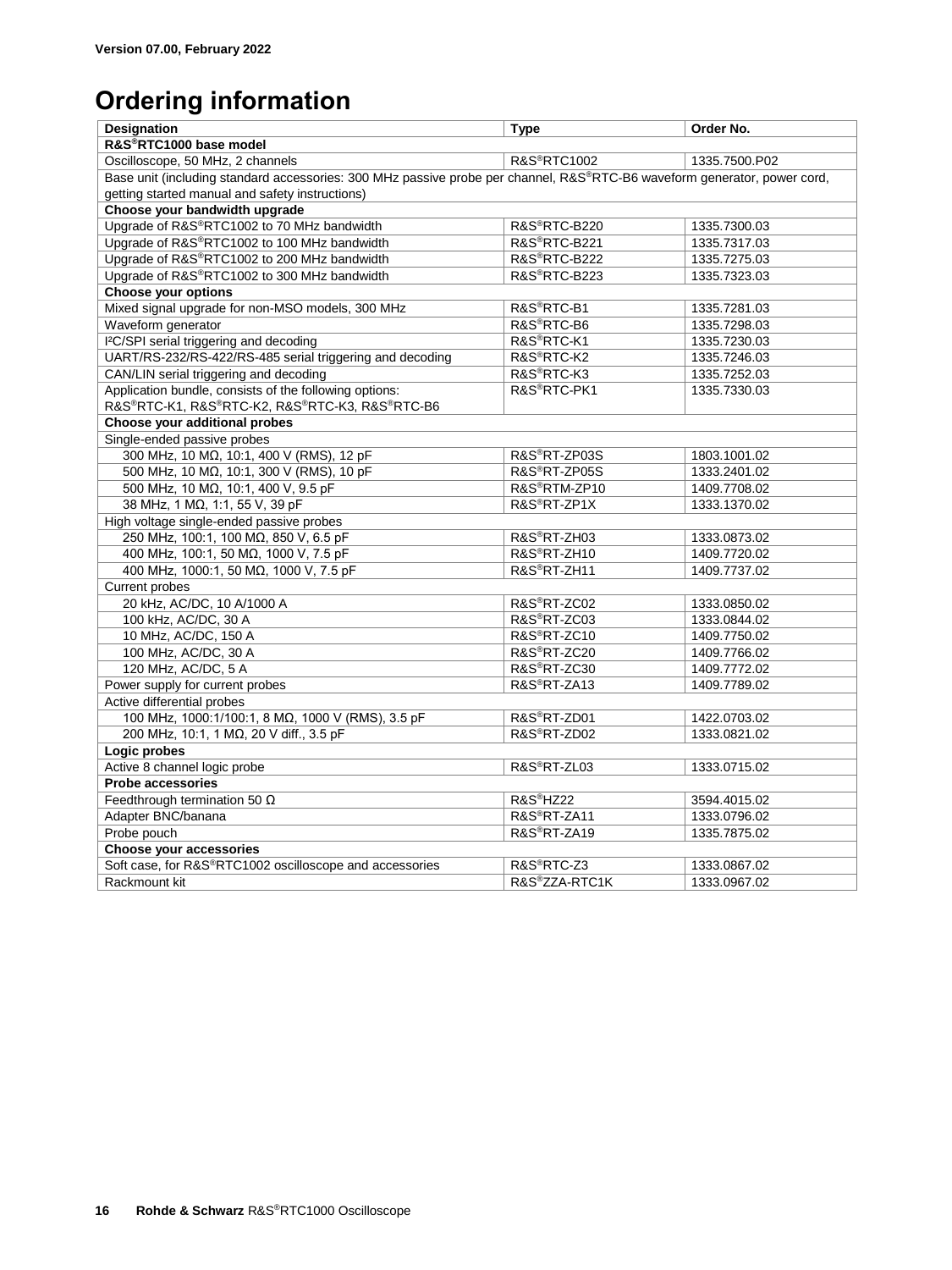| Warranty                                                               |                      |                           |  |  |
|------------------------------------------------------------------------|----------------------|---------------------------|--|--|
| Base unit and passive probes that are included as standard accessories | 3 years              |                           |  |  |
| All other items 3                                                      | 1 vear               |                           |  |  |
| Service options                                                        |                      |                           |  |  |
| Extended warranty, one year                                            | R&S <sup>®</sup> WE1 | Please contact your local |  |  |
| Extended warranty, two years                                           | R&S <sup>®</sup> WE2 | Rohde & Schwarz sales     |  |  |
| Extended warranty with calibration coverage, one year                  | R&S <sup>®</sup> CW1 | office.                   |  |  |
| Extended warranty with calibration coverage, two years                 | R&S <sup>®</sup> CW2 |                           |  |  |
| Extended warranty with accredited calibration coverage, one year       | R&S <sup>®</sup> AW1 |                           |  |  |
| Extended warranty with accredited calibration coverage, two years      | R&S <sup>®</sup> AW2 |                           |  |  |

#### **Extended warranty with a term of one and two years (WE1 and WE2)**

<span id="page-16-0"></span>Repairs carried out during the contract term are free of charge <sup>4</sup>. Necessary calibration and adjustments carried out during repairs are also covered.

#### **Extended warranty with calibration coverage (CW1 and CW2)**

Enhance your extended warranty by adding calibration coverage at a package price. This package ensures that your Rohde & Schwarz product is regularly calibrated, inspected and maintained during the term of the contract. It includes all repairs [4](#page-16-0) and calibration at the recommended intervals as well as any calibration carried out during repairs or option upgrades.

#### **Extended warranty with accredited calibration (AW1 and AW2)**

Enhance your extended warranty by adding accredited calibration coverage at a package price. This package ensures that your Rohde & Schwarz product is regularly calibrated under accreditation, inspected and maintained during the term of the contract. It includes all repairs <sup>[4](#page-16-0)</sup> and accredited calibration at the recommended intervals as well as any accredited calibration carried out during repairs or option upgrades.

l

 $3$  For options installed, the remaining base unit warranty applies if longer than 1 year. Exception: all batteries have a 1 year warranty.

<sup>4</sup> Excluding defects caused by incorrect operation or handling and force majeure. Wear-and-tear parts are not included.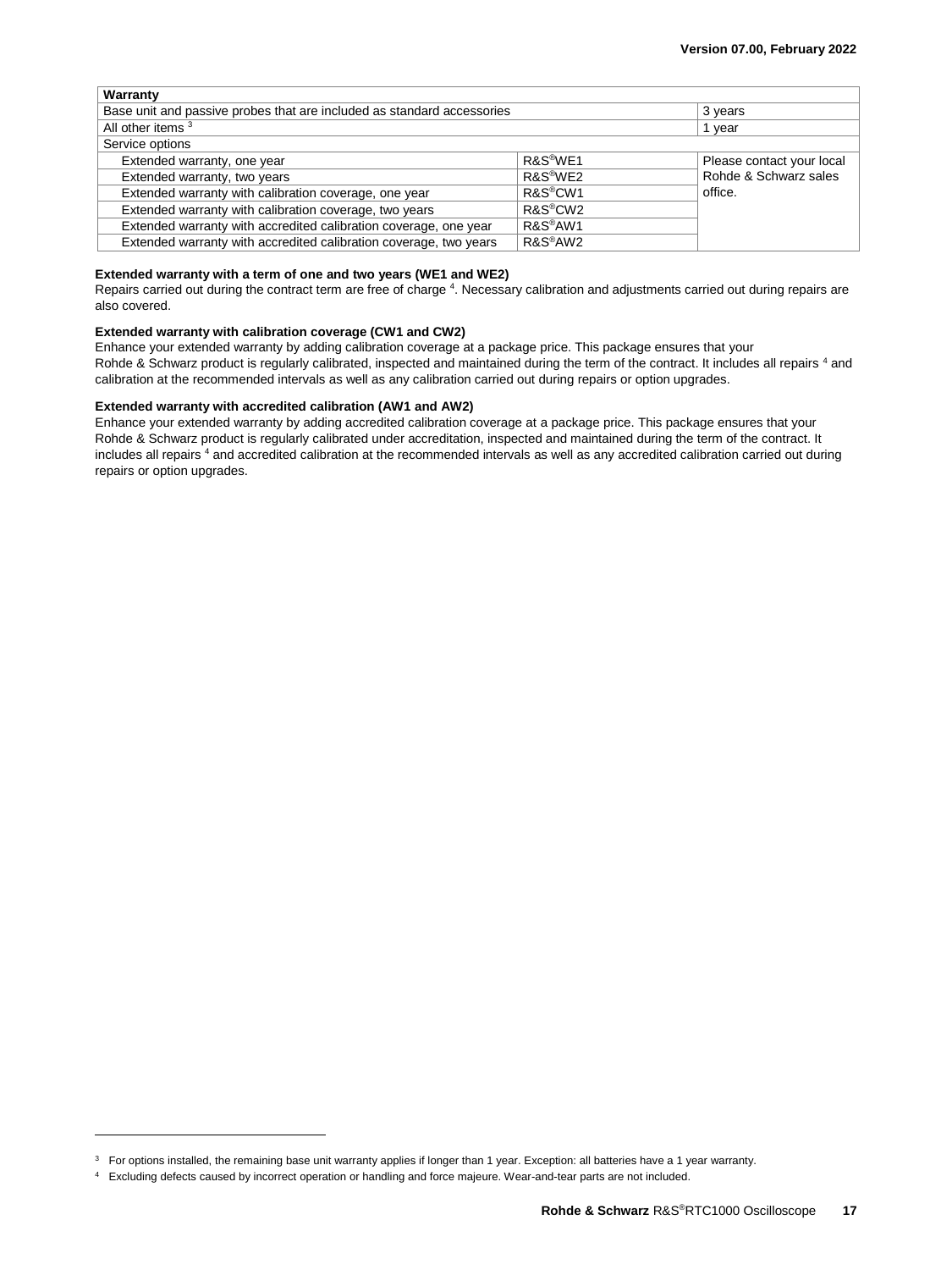**Version 07.00, February 2022**